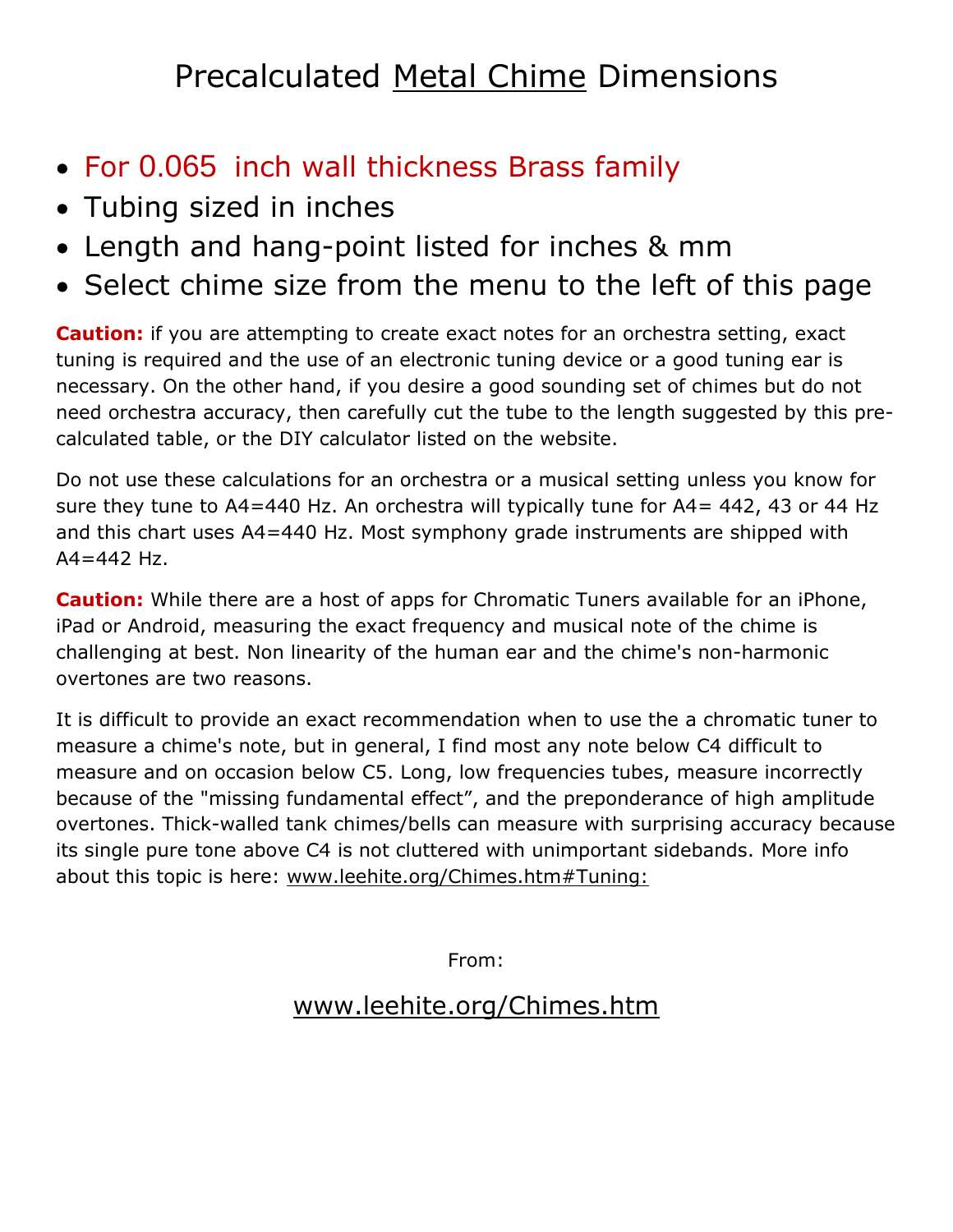|                         | <b>Tubular Wind Chime Dimensions</b> |                                          |                   |                            |                 |                                                                                                      |                      |                                       |                               |                |                 |  |  |
|-------------------------|--------------------------------------|------------------------------------------|-------------------|----------------------------|-----------------|------------------------------------------------------------------------------------------------------|----------------------|---------------------------------------|-------------------------------|----------------|-----------------|--|--|
|                         |                                      | Brass .065 Wall Nominal size = 1/2"      |                   |                            |                 |                                                                                                      |                      | A=440 Hz, tube open at both ends      |                               |                |                 |  |  |
|                         | $OD$ inches $=$                      | 0.500                                    |                   | <b>ID</b> inches = $0.370$ |                 |                                                                                                      | Material =           | <b>Brass</b>                          |                               |                |                 |  |  |
| $\text{Wall} = 0.065$   |                                      | inches                                   |                   |                            |                 | * Tubing length calculated for fundamental frequency ** Hang Point is for fundamental frequency node |                      |                                       |                               |                |                 |  |  |
| Octave                  | $A = 440$<br>Freq.                   | Length *                                 | Hang<br>Point**   | Length *                   | Hang<br>Point** | Octave                                                                                               | $A = 440$<br>Freq.   | Length *                              | Hang<br>Point**               | Length *       | Hang<br>Point** |  |  |
| <b>Note</b>             | Hz                                   | inches                                   | inches            | mm                         | mm              | <b>Note</b>                                                                                          | Hz                   | inches                                | inches                        | mm             | mm              |  |  |
| C <sub>1</sub>          | 32.70                                | 49 3/4                                   | $11 \t1/8$        | 1,262.7                    | 283.1           | C <sub>5</sub>                                                                                       | 523.30               | 12 7/16                               | 2 13/16                       | 315.7          | 70.8            |  |  |
| $C^{\frac{\pi}{}}/D^b$  | 34.60                                | 48 3/8                                   | 10 7/8            | 1,227.8                    | 275.3           | $C^{\pi}/D^b$                                                                                        | 554.40               | 12 1/16                               | 2 11/16                       | 306.1          | 68.6            |  |  |
| D                       | 36.70                                | 47                                       | 10 9/16           | 1,192.9                    | 267.4           | D                                                                                                    | 587.30               | 11<br>3/4                             | $2\,5/8$                      | 298.2          | 66.9            |  |  |
| $D^{\#}/E^b$            | 38.90                                | 5/8<br>45                                | $10 \t1/4$        | 1,158.0                    | 259.6           | $D^{\#}/E^b$                                                                                         | 622.30               | 11<br>7/16                            | 29/16                         | 290.3          | 65.1            |  |  |
| Е                       | 41.21                                | 44 5/16                                  | 9 15/16<br>95/8   | 1,124.7                    | 252.1           | Е                                                                                                    | 659.30               | $1/16$<br>11                          | $2 \frac{1}{2}$<br>27/16      | 280.8          | 62.9            |  |  |
| F<br>$F# / G^D$         | 43.70<br>46.30                       | 43 1/16                                  | $9 \frac{3}{8}$   | 1,092.9                    | 245.0           | F<br>$F#/G^D$                                                                                        | 698.50               | 3/4<br>10                             | $2\,5/16$                     | 272.8          | 61.2            |  |  |
| G                       | 49.00                                | 41 13/16<br>40 11/16                     | 9 1/8             | 1,061.2<br>1,032.6         | 237.9<br>231.5  | G                                                                                                    | 740.00<br>784.00     | 7/16<br>10<br>3/16<br>10 <sup>1</sup> | $2\,5/16$                     | 264.9<br>258.6 | 59.4<br>58.0    |  |  |
| $G^{\#}/A^D$            | 51.90                                | 39 1/2                                   | 8 7/8             | 1,002.5                    | 224.8           | $G^{\overline{n}}/A^D$                                                                               | 830.60               | 7/8<br>9                              | $2 \frac{3}{16}$              | 250.6          | 56.2            |  |  |
| Α                       | 55.01                                | 38<br>3/8                                | 8 5/8             | 974.0                      | 218.4           | A                                                                                                    | 880.00               | 5/8<br>9                              | $2 \frac{3}{16}$              | 244.3          | 54.8            |  |  |
| $A^{\#}/B^D$            | 58.30                                | 5/16<br>37                               | 8 3/8             | 947.0                      | 212.3           | $A^H/B^D$                                                                                            | 932.30               | 5/16<br>9                             | $2 \frac{1}{16}$              | 236.4          | 53.0            |  |  |
| В                       | 61.70                                | 1/4<br>36                                | $8 \frac{1}{8}$   | 920.0                      | 206.3           | В                                                                                                    | 987.80               | 1/16<br>9                             | 2 1/16                        | 230.0          | 51.6            |  |  |
| C <sub>2</sub>          | 65.40                                | 3/16<br>35 <sup>2</sup>                  | 77/8              | 893.1                      | 200.2           | C <sub>6</sub>                                                                                       | 1,046.50             | 8 13/16                               | $\overline{2}$                | 223.7          | 50.1            |  |  |
| $C^{\prime\prime}/D^D$  | 69.30                                | 3/16<br>34                               | 7 11/16           | 867.7                      | 194.5           | $C^{\#}/D^D$                                                                                         | 1,108.70             | 9/16<br>8                             | 1 15/16                       | 217.3          | 48.7            |  |  |
| D                       | 73.41                                | 33<br>1/4                                | 77/16             | 843.9                      | 189.2           | D                                                                                                    | 1,174.61             | 8<br>5/16                             | 17/8                          | 211.0          | 47.3            |  |  |
| $D^{\pi}/E^b$           | 77.80                                | 1/4<br>32                                | 71/4              | 818.5                      | 183.5           | $D^{\#}/E^b$                                                                                         | 1,244.50             | 8 1/16                                | 1 13/16                       | 204.6          | 45.9            |  |  |
| Е                       | 82.40                                | 3/8<br>31                                | 7 1/16            | 796.3                      | 178.5           | Е                                                                                                    | 1,318.50             | 7 13/16                               | $1 \frac{3}{4}$               | 198.3          | 44.5            |  |  |
| F                       | 87.30                                | $7/16$<br>30                             | 6 13/16           | 772.5                      | 173.2           | F                                                                                                    | 1,397.00             | 7 5/8                                 | 1 11/16                       | 193.5          | 43.4            |  |  |
| $F# / G^D$              | 92.50                                | 5/8<br>29                                | $6\;5/8$          | 751.9                      | 168.6           | $F#/\overline{G}^D$                                                                                  | 1,480.00             | $7 \frac{3}{8}$                       | $1 \t5/8$                     | 187.2          | 42.0            |  |  |
| G                       | 98.01                                | 28 3/4                                   | 67/16             | 729.7                      | 163.6           | G                                                                                                    | 1,568.00             | 7 3/16                                | $1 \t5/8$                     | 182.4          | 40.9            |  |  |
| $G^{\overline{r}}/A^D$  | 103.80                               | 27 15/16                                 | $6 \t1/4$         | 709.1                      | 159.0           | $G^{\#}/A^D$                                                                                         | 1,661.20             | $\overline{7}$                        | 19/16                         | 177.7          | 39.8            |  |  |
| Α                       | 110.00                               | 27 1/8                                   | 6 1/16            | 688.4                      | 154.3           | Α                                                                                                    | 1,760.00             | 6 13/16                               | 11/2                          | 172.9          | 38.8            |  |  |
| $A^{\#}/B^D$            | 116.50                               | 3/8<br>26                                | 5 15/16           | 669.4                      | 150.1           | $A^H/B^D$                                                                                            | 1,864.60             | 6 9/16                                | 11/2                          | 166.6          | 37.3            |  |  |
| В                       | 123.50                               | 25 5/8                                   | $5 \frac{3}{4}$   | 650.4                      | 145.8           | В                                                                                                    | 1,975.50             | $6 \frac{3}{8}$                       | 17/16                         | 161.8          | 36.3            |  |  |
| C <sub>3</sub>          | 130.81                               | 24 7/8                                   | 5 9/16            | 631.3                      | 141.5           | C7                                                                                                   | 2,093.00             | $6 \t1/4$                             | $1 \frac{3}{8}$               | 158.6          | 35.6            |  |  |
| $C^{\prime\prime}/D^b$  | 138.60                               | 24 3/16                                  | 5 7/16            | 613.9                      | 137.6           | $C^{\prime\prime}/D^{\prime\prime}$                                                                  | 2,217.40             | 6 1/16                                | $1 \frac{3}{8}$               | 153.9          | 34.5            |  |  |
| D                       | 146.80                               | 23 1/2                                   | $5 \t1/4$         | 596.4                      | 133.7           | D                                                                                                    | 2,349.20             | 5 7/8                                 | $1 \frac{5}{16}$              | 149.1          | 33.4            |  |  |
| $D^{\#}/E^b$            | 155.60                               | 22 13/16                                 | $5 \frac{1}{8}$   | 579.0                      | 129.8           | $D^{\#}/E^b$                                                                                         | 2,489.01             | 5 11/16                               | 11/4                          | 144.3          | 32.4            |  |  |
| Е<br>$\mathsf F$        | 164.80                               | 22 3/16                                  | 5<br>4 13/16      | 563.1                      | 126.3           | Е<br>F.                                                                                              | 2,637.00             | 5 9/16<br>$5 \t3/8$                   | 11/4<br>$1 \frac{3}{16}$      | 141.2          | 31.7            |  |  |
| $F# / G^{D}$            | 174.61                               | 21 9/16                                  |                   | 547.3                      | 122.7           | $F#/\overline{G}^D$                                                                                  | 2,794.00             |                                       |                               | 136.4          | 30.6            |  |  |
| G                       | 185.00<br>196.00                     | 20 15/16<br>20 5/16                      | 4 11/16<br>4 9/16 | 531.4<br>515.5             | 119.1<br>115.6  | G                                                                                                    | 2,960.00<br>3,136.00 | $5 \t1/4$<br>5 1/16                   | $1 \frac{3}{16}$<br>$1 \t1/8$ | 133.2<br>128.5 | 29.9<br>28.8    |  |  |
| $G^{\#}/A^D$            | 207.70                               | 19 3/4                                   | 4 7/16            | 501.3                      | 112.4           | $G^{\overline{n}}/A^{\overline{0}}$                                                                  | 3,322.41             | 4 15/16                               | $1 \t1/8$                     | 125.3          | 28.1            |  |  |
| A                       | 220.00                               | 19 3/16                                  | 4 5/16            | 487.0                      | 109.2           | A                                                                                                    | 3,520.00             | 4 13/16                               | 11/16                         | 122.1          | 27.4            |  |  |
| $A^{\#}/B^D$            | 233.10                               | 18 5/8                                   | 4 3/16            | 472.7                      | 106.0           | $A^{\#}/B^D$                                                                                         | 3,729.20             | 4 11/16                               | 11/16                         | 119.0          | 26.7            |  |  |
| В                       | 246.90                               | 18 1/8                                   | 4 1/16            | 460.0                      | 103.1           | B                                                                                                    | 3,951.00             | 4 1/2                                 | $\mathbf{1}$                  | 114.2          | 25.6            |  |  |
| C <sub>4</sub>          | 261.60                               | 17 5/8                                   | 3 15/16           | 447.3                      | 100.3           | C <sub>8</sub>                                                                                       | 4,186.00             | $4 \t3/8$                             | $\mathbf{1}$                  | 111.0          | 24.9            |  |  |
| $C^{\#}/D^b$            | 277.20                               | 17 1/8                                   | 3 13/16           | 434.6                      | 97.4            | $C^{\overline{n}}$ / $D^{\overline{b}}$                                                              | 4,434.81             | 4 1/4                                 | 15/16                         | 107.9          | 24.2            |  |  |
| D                       | 293.70                               | 16 5/8                                   | $3 \frac{3}{4}$   | 421.9                      | 94.6            | D                                                                                                    | 4,698.40             | 4 1/8                                 | 15/16                         | 104.7          | 23.5            |  |  |
| $D^{\frac{\pi}{r}}/E^b$ | 311.10                               | 16 1/8                                   | $3\,5/8$          | 409.3                      | 91.8            | $D^{\pi}/E^b$                                                                                        | 4,978.00             | 4 1/16                                | 15/16                         | 103.1          | 23.1            |  |  |
| Е                       | 329.61                               | 15 11/16                                 | $3 \frac{1}{2}$   | 398.1                      | 89.3            | Е                                                                                                    | 5,274.00             | 3 15/16                               | 7/8                           | 99.9           | 22.4            |  |  |
| F                       | 349.30                               | 15 1/4                                   | 37/16             | 387.0                      | 86.8            | F                                                                                                    | 5,588.00             | 3 13/16                               | 7/8                           | 96.8           | 21.7            |  |  |
| $F#/\overline{G}^D$     | 370.00                               | 14 13/16                                 | 35/16             | 375.9                      | 84.3            | $F# / G^D$                                                                                           | 5,920.00             | 3 11/16                               | 13/16                         | 93.6           | 21.0            |  |  |
| G                       | 392.00                               | 14 3/8                                   | $3 \t1/4$         | 364.8                      | 81.8            | G                                                                                                    | 6,272.00             | 3 5/8                                 | 13/16                         | 92.0           | 20.6            |  |  |
| $G^{\#}/A^D$            | 415.30                               | 13 15/16                                 | $3 \frac{1}{8}$   | 353.7                      | 79.3            | $G^H/A^D$                                                                                            | 6,644.80             | $3 \frac{1}{2}$                       | 13/16                         | 88.8           | 19.9            |  |  |
| Α                       | 440.01                               | 13 9/16                                  | $3 \frac{1}{16}$  | 344.2                      | 77.2            | A                                                                                                    | 7,040.00             | $3 \frac{3}{8}$                       | 3/4                           | 85.7           | 19.2            |  |  |
| $A^H/B^D$               | 466.20                               | 13 3/16                                  | 2 15/16           | 334.7                      | 75.0            | $A^H/B^D$                                                                                            | 7,458.40             | $3\frac{5}{16}$                       | 3/4                           | 84.1           | 18.8            |  |  |
| B                       | 493.91                               | 12 13/16                                 | $2 \frac{7}{8}$   | 325.2                      | 72.9            | В                                                                                                    | 7,902.01             | $3 \frac{3}{16}$                      | 11/16                         | 80.9           | 18.1            |  |  |
|                         |                                      | www.home.fuse.net/engineering/Chimes.htm |                   |                            |                 | C <sub>9</sub>                                                                                       | 8,367.01             | $3 \t1/8$                             | 11/16                         | 79.3           | 17.8            |  |  |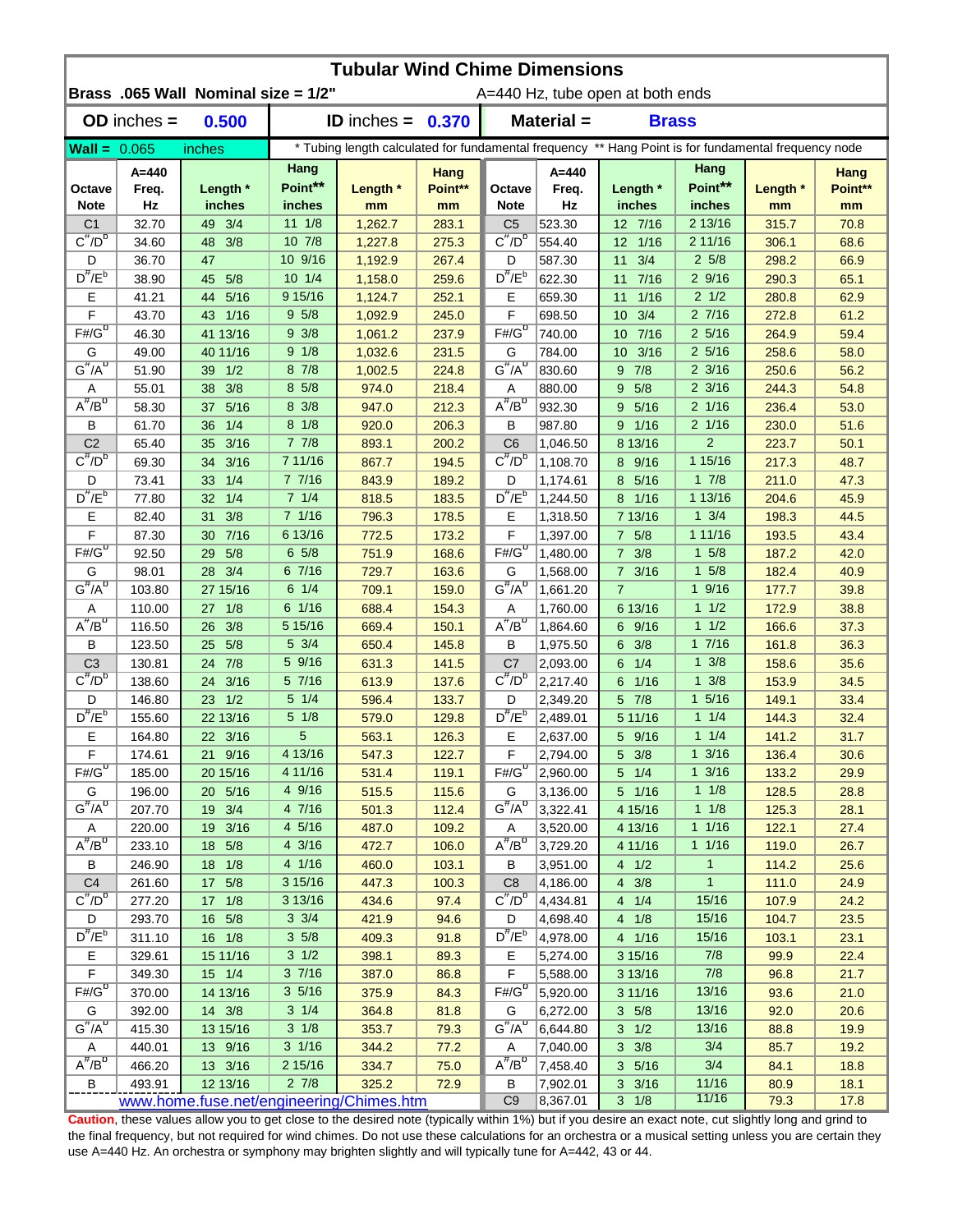| <b>Tubular Wind Chime Dimensions</b> |                  |                                          |                          |                      |                 |                                                                                                      |                      |                                  |                           |                |                        |  |
|--------------------------------------|------------------|------------------------------------------|--------------------------|----------------------|-----------------|------------------------------------------------------------------------------------------------------|----------------------|----------------------------------|---------------------------|----------------|------------------------|--|
|                                      |                  | Brass .065 Wall Nominal size = 3/4"      |                          |                      |                 |                                                                                                      |                      | A=440 Hz, tube open at both ends |                           |                |                        |  |
|                                      | $OD$ inches $=$  | 0.750                                    |                          | <b>ID</b> inches $=$ | 0.620           |                                                                                                      | Material =           |                                  | <b>Brass</b>              |                |                        |  |
| $Wall = 0.065$                       |                  | inches                                   |                          |                      |                 | * Tubing length calculated for fundamental frequency ** Hang Point is for fundamental frequency node |                      |                                  |                           |                |                        |  |
| Octave                               | A=440<br>Freq.   | Length *                                 | Hang<br>Point**          | Length *             | Hang<br>Point** | Octave                                                                                               | $A = 440$<br>Freq.   | Length *                         | Hang<br>Point**           | Length *       | <b>Hang</b><br>Point** |  |
| <b>Note</b>                          | Hz               | inches                                   | inches                   | mm                   | mm              | <b>Note</b>                                                                                          | Hz                   | inches                           | inches                    | mm             | mm                     |  |
| C <sub>1</sub>                       | 32.70            | 62 1/4                                   | 13 15/16                 | 1,579.9              | 354.2           | C <sub>5</sub>                                                                                       | 523.30               | 15 9/16                          | $3 \frac{1}{2}$           | 395.0          | 88.6                   |  |
| $C^{\#}/D^b$                         | 34.60            | 1/2<br>60                                | 13 9/16                  | 1,535.5              | 344.3           | $C^{\pi}/D^b$                                                                                        | 554.40               | 15 1/8                           | $3 \frac{3}{8}$           | 383.9          | 86.1                   |  |
| D<br>$D^{\#}/E^b$                    | 36.70            | 58 3/4                                   | 13 3/16                  | 1,491.1              | 334.3           | D<br>$D^{\#}/E^b$                                                                                    | 587.30               | 14 11/16                         | 35/16<br>$3 \frac{3}{16}$ | 372.8          | 83.6                   |  |
|                                      | 38.90<br>41.21   | $1/16$<br>57                             | 12 13/16<br>12 7/16      | 1,448.2              | 324.7           |                                                                                                      | 622.30               | 14 1/4                           | $3 \frac{1}{8}$           | 361.7          | 81.1                   |  |
| Е<br>F                               | 43.70            | 7/16<br>55<br>53 7/8                     | 12 1/16                  | 1,407.0<br>1,367.3   | 315.5<br>306.6  | Е<br>F                                                                                               | 659.30<br>698.50     | 13 7/8<br>1/2<br>13              | 3                         | 352.1<br>342.6 | 79.0<br>76.8           |  |
| $F# / G^D$                           | 46.30            | 5/16<br>52 <sub>2</sub>                  | 11 3/4                   | 1,327.7              | 297.7           | $F#/\overline{G}^D$                                                                                  | 740.00               | 1/16<br>13                       | 2 15/16                   | 331.5          | 74.3                   |  |
| G                                    | 49.00            | 7/8<br>50                                | 11 3/8                   | 1,291.2              | 289.5           | G                                                                                                    | 784.00               | 12 11/16                         | $2 \frac{7}{8}$           | 322.0          | 72.2                   |  |
| $G^{\#}/A^D$                         | 51.90            | $7/16$<br>49                             | 11 1/16                  | 1,254.7              | 281.3           | $G''/A^D$                                                                                            | 830.60               | 12 3/8                           | $2 \frac{3}{4}$           | 314.1          | 70.4                   |  |
| Α                                    | 55.01            | 48                                       | 10 3/4                   | 1,218.2              | 273.1           | Α                                                                                                    | 880.00               | 12                               | 2 11/16                   | 304.6          | 68.3                   |  |
| $A^{\#}/B^D$                         | 58.30            | 5/8<br>46                                | 10 7/16                  | 1,183.3              | 265.3           | $A^H/B^D$                                                                                            | 932.30               | 11 11/16                         | $2\,5/8$                  | 296.6          | 66.5                   |  |
| В                                    | 61.70            | 5/16<br>45                               | 10 3/16                  | 1,150.0              | 257.8           | В                                                                                                    | 987.80               | 11<br>5/16                       | 29/16                     | 287.1          | 64.4                   |  |
| C <sub>2</sub>                       | 65.40            | 44                                       | 97/8                     | 1,116.7              | 250.4           | C <sub>6</sub>                                                                                       | 1,046.50             | 11                               | 27/16                     | 279.2          | 62.6                   |  |
| $C^{\overline{n}}/D^D$               | 69.30            | 3/4<br>42                                | 9 9/16                   | 1,085.0              | 243.3           | $C^{\#}/D^D$                                                                                         | 1,108.70             | 10 11/16                         | $2 \frac{3}{8}$           | 271.2          | 60.8                   |  |
| D                                    | 73.41            | 9/16<br>41                               | 9 5/16                   | 1,054.9              | 236.5           | D                                                                                                    | 1,174.61             | 3/8<br>10                        | $2\,5/16$                 | 263.3          | 59.0                   |  |
| $D^{\#}/E^b$                         | 77.80            | 3/8<br>40                                | 9 1/16                   | 1,024.7              | 229.7           | $D^{\pi}/E^b$                                                                                        | 1,244.50             | 1/16<br>10 <sup>1</sup>          | $2 \t1/4$                 | 255.4          | 57.3                   |  |
| Е                                    | 82.40            | 1/4<br>39                                | 8 13/16                  | 996.2                | 223.3           | E                                                                                                    | 1,318.50             | 9 13/16                          | $2 \frac{3}{16}$          | 249.0          | 55.8                   |  |
| F                                    | 87.30            | 1/8<br>38                                | 8 9/16                   | 967.6                | 216.9           | F                                                                                                    | 1,397.00             | $9 \t1/2$                        | $2 \frac{1}{8}$           | 241.1          | 54.1                   |  |
| $F\overline{\#/G^D}$                 | 92.50            | 37                                       | 8 5/16                   | 939.1                | 210.5           | $F#/\overline{G}^D$                                                                                  | 1,480.00             | 1/4<br>9                         | 2 1/16                    | 234.8          | 52.6                   |  |
| G                                    | 98.01            | 35 15/16                                 | 8 1/16                   | 912.1                | 204.5           | G                                                                                                    | 1,568.00             | 9                                | 2                         | 228.4          | 51.2                   |  |
| $G^{\#}/A^D$                         | 103.80           | 34 15/16                                 | 7 13/16                  | 886.7                | 198.8           | $G^{\#}/A^D$                                                                                         | 1,661.20             | 3/4<br>8                         | 1 15/16                   | 222.1          | 49.8                   |  |
| Α                                    | 110.00           | 33 15/16                                 | $7\;5/8$                 | 861.3                | 193.1           | Α                                                                                                    | 1,760.00             | 1/2<br>8                         | 17/8                      | 215.7          | 48.4                   |  |
| $A^{\#}/B^D$                         | 116.50           | 33                                       | $7 \frac{3}{8}$          | 837.5                | 187.8           | $A^{\#}/B^D$                                                                                         | 1,864.60             | 1/4<br>8                         | 17/8                      | 209.4          | 46.9                   |  |
| В                                    | 123.50           | 32 1/16                                  | $7 \frac{3}{16}$         | 813.7                | 182.4           | В                                                                                                    | 1,975.50             | 8                                | 1 13/16                   | 203.0          | 45.5                   |  |
| C <sub>3</sub>                       | 130.81           | 1/8<br>31                                | $\overline{7}$           | 790.0                | 177.1           | C7                                                                                                   | 2,093.00             | 7 13/16                          | $1 \frac{3}{4}$           | 198.3          | 44.5                   |  |
| $C^{\#}/D^b$                         | 138.60           | 1/4<br>30                                | 6 13/16                  | 767.7                | 172.1           | $C^{\prime\prime}/D^{\prime\prime}$                                                                  | 2,217.40             | 7 9/16                           | 1 11/16                   | 191.9          | 43.0                   |  |
| D                                    | 146.80           | 3/8<br>29                                | 69/16                    | 745.5                | 167.1           | D                                                                                                    | 2,349.20             | $7 \frac{3}{8}$                  | $1 \t5/8$                 | 187.2          | 42.0                   |  |
| $D^{\#}/E^b$                         | 155.60           | 9/16<br>28                               | $6 \frac{3}{8}$          | 724.9                | 162.5           | $D^{\#}/E^b$                                                                                         | 2,489.01             | 7 1/8                            | $1 \t5/8$                 | 180.8          | 40.5                   |  |
| Е                                    | 164.80           | 27 3/4                                   | $6 \t1/4$                | 704.3                | 157.9           | Е                                                                                                    | 2,637.00             | 6 15/16                          | 19/16                     | 176.1          | 39.5                   |  |
| $\widetilde{F}$                      | 174.61           | 26 15/16                                 | 6 1/16                   | 683.7                | 153.3           | F                                                                                                    | 2,794.00             | $6 \t3/4$                        | $1 \t1/2$                 | 171.3          | 38.4                   |  |
| $F# / G^D$                           | 185.00           | 26 3/16                                  | $5 \frac{7}{8}$          | 664.6                | 149.0           | $F#/\overline{G}^D$                                                                                  | 2,960.00             | 6 9/16                           | 11/2                      | 166.6          | 37.3                   |  |
| G                                    | 196.00           | 25 7/16                                  | 5 11/16                  | 645.6                | 144.7           | G                                                                                                    | 3,136.00             | $6 \t3/8$                        | 17/16                     | 161.8          | 36.3                   |  |
| $G^{\#}/A^D$                         | 207.70           | 24 11/16                                 | 5 9/16                   | 626.6                | 140.5           | $G^H/A^D$                                                                                            | 3,322.41             | 6 3/16                           | $1 \frac{3}{8}$           | 157.0          | 35.2                   |  |
| A                                    | 220.00           | 24                                       | $5 \frac{3}{8}$          | 609.1                | 136.6           | A                                                                                                    | 3,520.00             | 6                                | $1 \frac{3}{8}$           | 152.3          | 34.1                   |  |
| $A^{\#}/B^D$                         | 233.10           | 23 5/16                                  | $5 \t1/4$                | 591.7                | 132.7           | $A^{\#}/B^D$                                                                                         | 3,729.20             | 5 13/16                          | $1 \t5/16$                | 147.5          | 33.1                   |  |
| В                                    | 246.90           | 22 11/16                                 | 5 1/16                   | 575.8                | 129.1           | В                                                                                                    | 3,951.00             | 5 11/16                          | $1 \t1/4$                 | 144.3          | 32.4                   |  |
| C <sub>4</sub>                       | 261.60           | 22                                       | 4 15/16                  | 558.4                | 125.2           | C8                                                                                                   | 4,186.00             | $5 \t1/2$                        | $1 \t1/4$                 | 139.6          | 31.3                   |  |
| $C^{\#}/D^b$                         | 277.20           | 21 3/8                                   | 4 13/16                  | 542.5                | 121.6           | $C^{\pi}/D^b$                                                                                        | 4,434.81             | $5 \frac{3}{8}$                  | $1 \frac{3}{16}$          | 136.4          | 30.6                   |  |
| D<br>$D^{\#}/E^b$                    | 293.70           | 20 3/4                                   | $4\,5/8$                 | 526.6                | 118.1           | D<br>$D^{\#}/E^b$                                                                                    | 4,698.40             | 5 3/16                           | $1 \frac{3}{16}$          | 131.7          | 29.5                   |  |
|                                      | 311.10           | 20 3/16                                  | 4 1/2                    | 512.4                | 114.9           |                                                                                                      | 4,978.00             | 5 1/16                           | 11/8                      | 128.5          | 28.8                   |  |
| Е<br>F                               | 329.61<br>349.30 | 19 5/8<br>19 1/16                        | $4 \frac{3}{8}$<br>4 1/4 | 498.1<br>483.8       | 111.7           | Е<br>F                                                                                               | 5,274.00             | 4 7/8<br>$4 \t3/4$               | 11/16<br>$1 \t1/16$       | 123.7<br>120.6 | 27.7<br>27.0           |  |
| $F# / G^D$                           | 370.00           | $18 \t1/2$                               | 4 1/8                    | 469.5                | 108.5<br>105.3  | $F# / G^D$                                                                                           | 5,588.00<br>5,920.00 | 4 5/8                            | 11/16                     | 117.4          | 26.3                   |  |
| G                                    | 392.00           | 18                                       | 4 1/16                   | 456.8                | 102.4           | G                                                                                                    | 6,272.00             | $4 \t1/2$                        | $\mathbf{1}$              | 114.2          | 25.6                   |  |
| $G^{\#}/A^D$                         | 415.30           | $17 \t1/2$                               | 3 15/16                  | 444.2                | 99.6            | $G^H/A^D$                                                                                            | 6,644.80             | $4 \frac{3}{8}$                  | $\mathbf{1}$              | 111.0          | 24.9                   |  |
| Α                                    | 440.01           | 17                                       | 3 13/16                  | 431.5                | 96.7            | Α                                                                                                    | 7,040.00             | 4 1/4                            | 15/16                     | 107.9          | 24.2                   |  |
| $A^H/B^D$                            | 466.20           | 16 1/2                                   | 3 11/16                  | 418.8                | 93.9            | $A^H/B^D$                                                                                            | 7,458.40             | 4 1/8                            | 15/16                     | 104.7          | 23.5                   |  |
| B                                    | 493.91           | 16                                       | 39/16                    | 406.1                | 91.0            | В                                                                                                    | 7,902.01             | 4                                | 7/8                       | 101.5          | 22.8                   |  |
|                                      |                  | www.home.fuse.net/engineering/Chimes.htm |                          |                      |                 | C <sub>9</sub>                                                                                       | 8,367.01             | $3 \t7/8$                        | 7/8                       | 98.3           | 22.0                   |  |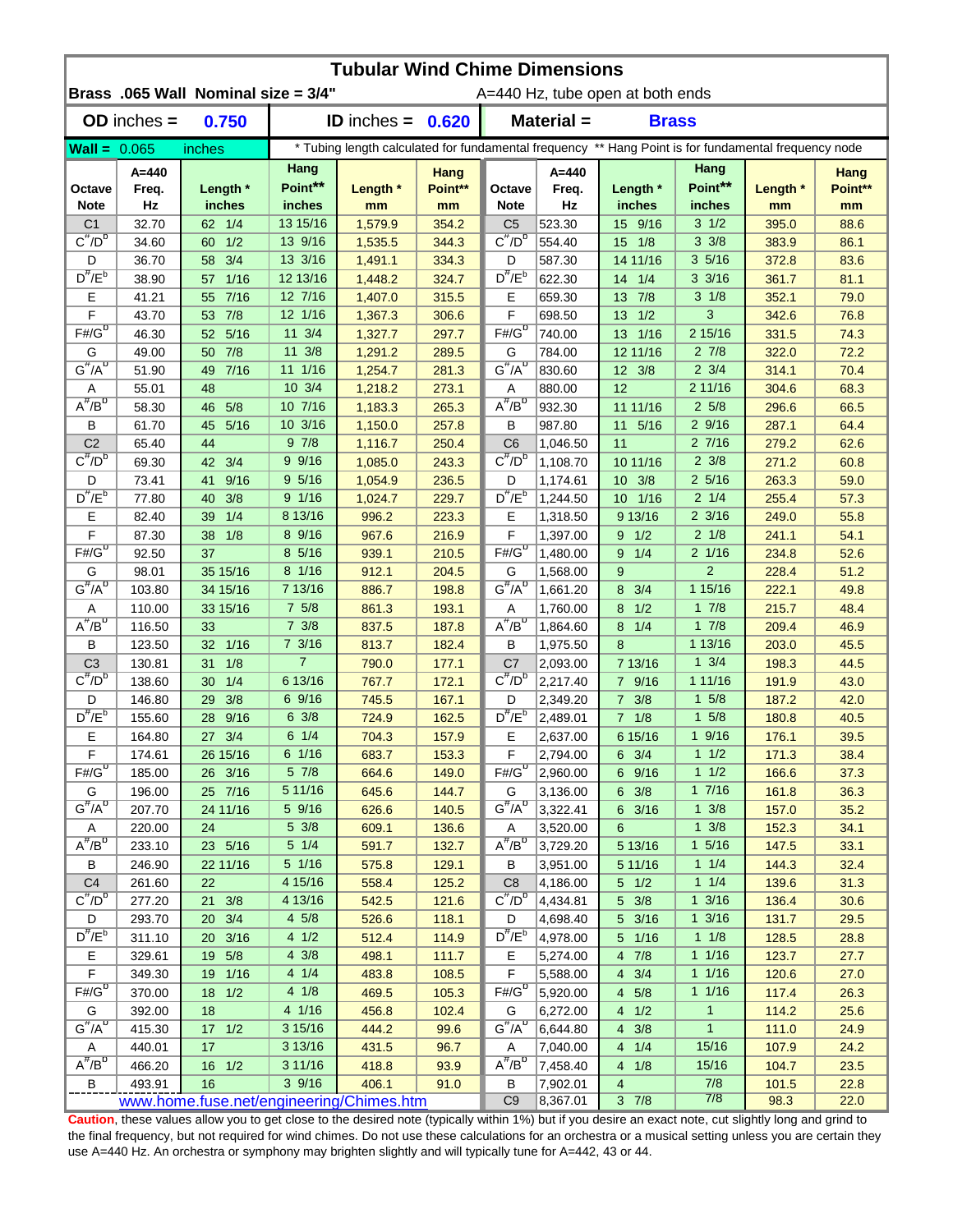| <b>Tubular Wind Chime Dimensions</b> |                 |                                          |                            |                     |                |                                                                                                      |                  |                          |                         |                |              |  |  |
|--------------------------------------|-----------------|------------------------------------------|----------------------------|---------------------|----------------|------------------------------------------------------------------------------------------------------|------------------|--------------------------|-------------------------|----------------|--------------|--|--|
|                                      |                 | Brass .065 Wall Nominal size = 1.0"      |                            |                     |                | A=440 Hz, tube open at both ends                                                                     |                  |                          |                         |                |              |  |  |
|                                      | $OD$ inches $=$ | 1.000                                    |                            | ID inches = $0.870$ |                |                                                                                                      | Material =       | <b>Brass</b>             |                         |                |              |  |  |
| $Wall = 0.065$                       |                 | inches                                   |                            |                     |                | * Tubing length calculated for fundamental frequency ** Hang Point is for fundamental frequency node |                  |                          |                         |                |              |  |  |
|                                      | A=440           |                                          | Hang                       |                     | Hang           |                                                                                                      | $A = 440$        |                          | Hang                    |                | <b>Hang</b>  |  |  |
| Octave                               | Freq.           | Length *                                 | Point**                    | Length *            | Point**        | Octave                                                                                               | Freq.            | Length *                 | Point**                 | Length *       | Point**      |  |  |
| <b>Note</b>                          | Hz              | inches                                   | inches                     | mm                  | mm             | <b>Note</b>                                                                                          | Hz               | inches                   | inches                  | mm             | mm           |  |  |
| C <sub>1</sub>                       | 32.70           | 72 11/16                                 | 16 5/16                    | 1,844.8             | 413.6          | C <sub>5</sub>                                                                                       | 523.30           | 18 3/16                  | 4 1/16                  | 461.6          | 103.5        |  |  |
| $C^{\#}/D^b$                         | 34.60           | 70 5/8                                   | 15 13/16                   | 1,792.5             | 401.9          | $C^{\pi}/D^b$                                                                                        | 554.40           | 17 5/8                   | 3 15/16                 | 447.3          | 100.3        |  |  |
| D                                    | 36.70           | 5/8<br>68                                | 15 3/8                     | 1,741.7             | 390.5          | D                                                                                                    | 587.30           | $17 \t1/8$               | 3 13/16                 | 434.6          | 97.4         |  |  |
| $D^{\#}/E^b$                         | 38.90           | 5/8<br>66                                | 14 15/16                   | 1,690.9             | 379.1          | $D^{\#}/E^b$                                                                                         | 622.30           | 16 11/16                 | $3 \frac{3}{4}$         | 423.5          | 95.0         |  |  |
| Е<br>F                               | 41.21           | 64 3/4                                   | $14 \frac{1}{2}$<br>14 1/8 | 1,643.4             | 368.4          | Е<br>F                                                                                               | 659.30           | 16 3/16                  | 35/8<br>$3 \frac{1}{2}$ | 410.8          | 92.1         |  |  |
| $F# / G^D$                           | 43.70<br>46.30  | 62 7/8                                   | 13 11/16                   | 1,595.8             | 357.8          | $F#/\overline{G}^D$                                                                                  | 698.50           | 3/4<br>15                | 37/16                   | 399.7          | 89.6<br>86.8 |  |  |
|                                      |                 | $1/16$<br>61                             | 13 5/16                    | 1,549.8             | 347.5          |                                                                                                      | 740.00           | 1/4<br>15                | 35/16                   | 387.0          | 84.3         |  |  |
| G<br>$G^{\#}/A^{\sigma}$             | 49.00<br>51.90  | 3/8<br>59<br>57 11/16                    | 12 15/16                   | 1,506.9<br>1,464.1  | 337.9<br>328.3 | G<br>$G''/A^D$                                                                                       | 784.00<br>830.60 | 14 13/16<br>14 7/16      | $3 \t1/4$               | 375.9<br>366.4 | 82.2         |  |  |
| Α                                    | 55.01           | 56                                       | 12 9/16                    | 1,421.3             | 318.7          | Α                                                                                                    | 880.00           | 14                       | $3 \frac{1}{8}$         | 355.3          | 79.7         |  |  |
| $A^{\#}/B^D$                         | 58.30           | 54 7/16                                  | 12 3/16                    | 1,381.6             | 309.8          | $A^H/B^D$                                                                                            | 932.30           | 13<br>5/8                | $3 \frac{1}{16}$        | 345.8          | 77.5         |  |  |
| В                                    | 61.70           | 52 7/8                                   | $11 \t 7/8$                | 1,342.0             | 300.9          | В                                                                                                    | 987.80           | 13<br>1/4                | 3                       | 336.3          | 75.4         |  |  |
| C <sub>2</sub>                       | 65.40           | 3/8<br>51                                | $11 \t1/2$                 | 1,303.9             | 292.3          | C <sub>6</sub>                                                                                       | 1,046.50         | 7/8<br>12                | $2 \t7/8$               | 326.8          | 73.3         |  |  |
| $C^{\prime\prime}/D^D$               | 69.30           | 49 15/16                                 | 11 3/16                    | 1,267.4             | 284.2          | $C^{\#}/D^D$                                                                                         | 1,108.70         | 1/2<br>$12 \overline{ }$ | 2 13/16                 | 317.3          | 71.1         |  |  |
| D                                    | 73.41           | 1/2<br>48                                | 10 7/8                     | 1,230.9             | 276.0          | D                                                                                                    | 1,174.61         | 12<br>1/8                | 2 11/16                 | 307.7          | 69.0         |  |  |
| $D^{\#}/E^b$                         | 77.80           | 1/8<br>47                                | 10 9/16                    | 1,196.0             | 268.2          | $D^{\pi}/E^b$                                                                                        | 1,244.50         | 3/4<br>11                | $2\,5/8$                | 298.2          | 66.9         |  |  |
| Е                                    | 82.40           | 3/4<br>45                                | $10 \t1/4$                 | 1,161.1             | 260.3          | E                                                                                                    | 1,318.50         | 7/16<br>11               | 29/16                   | 290.3          | 65.1         |  |  |
| F                                    | 87.30           | 1/2<br>44                                | 10                         | 1,129.4             | 253.2          | F                                                                                                    | 1,397.00         | 11<br>1/8                | $2 \frac{1}{2}$         | 282.4          | 63.3         |  |  |
| $F\overline{\#/G^D}$                 | 92.50           | 3/16<br>43                               | 9 11/16                    | 1,096.1             | 245.7          | $F#/\overline{G}^D$                                                                                  | 1,480.00         | 10 13/16                 | 27/16                   | 274.4          | 61.5         |  |  |
| G                                    | 98.01           | 42                                       | 97/16                      | 1,066.0             | 239.0          | G                                                                                                    | 1,568.00         | $10 \t1/2$               | $2 \frac{3}{8}$         | 266.5          | 59.7         |  |  |
| $G^{\#}/A^D$                         | 103.80          | 40 13/16                                 | 9 1/8                      | 1,035.8             | 232.2          | $G^{\#}/A^D$                                                                                         | 1,661.20         | 10 3/16                  | $2\;5/16$               | 258.6          | 58.0         |  |  |
| Α                                    | 110.00          | 5/8<br>39                                | 8 7/8                      | 1,005.7             | 225.5          | Α                                                                                                    | 1,760.00         | $9 \t7/8$                | $2 \frac{3}{16}$        | 250.6          | 56.2         |  |  |
| $A^{\#}/B^D$                         | 116.50          | 1/2<br>38                                | 8 5/8                      | 977.1               | 219.1          | $A^{\#}/B^D$                                                                                         | 1,864.60         | 9 5/8                    | $2 \frac{3}{16}$        | 244.3          | 54.8         |  |  |
| В                                    | 123.50          | 3/8<br>37 <sup>2</sup>                   | 8 3/8                      | 948.6               | 212.7          | В                                                                                                    | 1,975.50         | $9 \frac{3}{8}$          | $2 \frac{1}{8}$         | 237.9          | 53.3         |  |  |
| C <sub>3</sub>                       | 130.81          | 5/16<br>36                               | $8 \frac{1}{8}$            | 921.6               | 206.6          | C7                                                                                                   | 2,093.00         | 9 1/16                   | $2 \frac{1}{16}$        | 230.0          | 51.6         |  |  |
| $C^{\#}/D^b$                         | 138.60          | 35 5/16                                  | 7 15/16                    | 896.2               | 200.9          | $C^{\prime\prime}/D^{\prime\prime}$                                                                  | 2,217.40         | 8 13/16                  | $\overline{2}$          | 223.7          | 50.1         |  |  |
| D                                    | 146.80          | 34 5/16                                  | 7 11/16                    | 870.9               | 195.2          | D                                                                                                    | 2,349.20         | 8 9/16                   | 1 15/16                 | 217.3          | 48.7         |  |  |
| $D^{\#}/E^b$                         | 155.60          | 5/16<br>33 <sup>2</sup>                  | 77/16                      | 845.5               | 189.6          | $D^{\#}/E^b$                                                                                         | 2,489.01         | 8 5/16                   | 17/8                    | 211.0          | 47.3         |  |  |
| Е                                    | 164.80          | 32 3/8                                   | 71/4                       | 821.7               | 184.2          | Е                                                                                                    | 2,637.00         | 8 1/16                   | 1 13/16                 | 204.6          | 45.9         |  |  |
| $\tilde{F}$                          | 174.61          | 31 7/16                                  | 7 1/16                     | 797.9               | 178.9          | F                                                                                                    | 2,794.00         | $7 \t7/8$                | $1 \frac{3}{4}$         | 199.9          | 44.8         |  |  |
| $F# / G^D$                           | 185.00          | 30 9/16                                  | 67/8                       | 775.7               | 173.9          | $F#/\overline{G}^D$                                                                                  | 2,960.00         | $7 \t5/8$                | 1 11/16                 | 193.5          | 43.4         |  |  |
| G                                    | 196.00          | 29 11/16                                 | $6\;\;5/8$                 | 753.5               | 168.9          | G                                                                                                    | 3,136.00         | 7 7/16                   | 1 11/16                 | 188.8          | 42.3         |  |  |
| $G^{\#}/A^D$                         | 207.70          | 28 13/16                                 | 6 7/16                     | 731.3               | 163.9          | $G^{\#}/A^{\overline{O}}$                                                                            | 3,322.41         | $7 \frac{3}{16}$         | $1 \t5/8$               | 182.4          | 40.9         |  |  |
| A                                    | 220.00          | 28                                       | $6 \t1/4$                  | 710.6               | 159.3          | A                                                                                                    | 3,520.00         | $\overline{7}$           | 19/16                   | 177.7          | 39.8         |  |  |
| $A^{\#}/B^D$                         | 233.10          | 27 3/16                                  | $6 \t1/8$                  | 690.0               | 154.7          | $A^{\#}/B^D$                                                                                         | 3,729.20         | 6 13/16                  | 11/2                    | 172.9          | 38.8         |  |  |
| В                                    | 246.90          | 26 7/16                                  | 5 15/16                    | 671.0               | 150.4          | В                                                                                                    | 3,951.00         | $6\quad 5/8$             | 11/2                    | 168.1          | 37.7         |  |  |
| C <sub>4</sub>                       | 261.60          | 25 11/16                                 | $5 \frac{3}{4}$            | 651.9               | 146.2          | C8                                                                                                   | 4,186.00         | 6 7/16                   | 17/16                   | 163.4          | 36.6         |  |  |
| $C^{\#}/D^b$                         | 277.20          | 24 15/16                                 | 5 9/16                     | 632.9               | 141.9          | $C^{\pi}/D^b$                                                                                        | 4,434.81         | $6 \t1/4$                | $1 \frac{3}{8}$         | 158.6          | 35.6         |  |  |
| D                                    | 293.70          | 24 1/4                                   | 5 7/16                     | 615.5               | 138.0          | D                                                                                                    | 4,698.40         | 6 1/16                   | $1 \frac{3}{8}$         | 153.9          | 34.5         |  |  |
| $D^{\#}/E^b$                         | 311.10          | 23 9/16                                  | 5 5/16                     | 598.0               | 134.1          | $D^{\#}/E^b$                                                                                         | 4,978.00         | 5 7/8                    | $1 \t5/16$              | 149.1          | 33.4         |  |  |
| Е                                    | 329.61          | 22 7/8                                   | $5 \frac{1}{8}$            | 580.6               | 130.2          | Е                                                                                                    | 5,274.00         | 5 3/4                    | $1 \t5/16$              | 145.9          | 32.7         |  |  |
| F                                    | 349.30          | 22 1/4                                   | $\overline{5}$             | 564.7               | 126.6          | F                                                                                                    | 5,588.00         | 5 9/16                   | $1 \t1/4$               | 141.2          | 31.7         |  |  |
| $F# / G^D$                           | 370.00          | 21<br>5/8                                | 47/8                       | 548.8               | 123.1          | $F# / G^D$                                                                                           | 5,920.00         | 5 3/8                    | $1 \frac{3}{16}$        | 136.4          | 30.6         |  |  |
| G                                    | 392.00          | 21                                       | 4 11/16                    | 533.0               | 119.5          | G                                                                                                    | 6,272.00         | $5 \t1/4$                | $1 \frac{3}{16}$        | 133.2          | 29.9         |  |  |
| $G^{\#}/A^D$                         | 415.30          | 20 3/8                                   | 4 9/16                     | 517.1               | 115.9          | $G^{\#}/A^D$                                                                                         | 6,644.80         | $5 \t1/8$                | $1 \t1/8$               | 130.1          | 29.2         |  |  |
| Α                                    | 440.01          | 19 13/16                                 | 4 7/16                     | 502.8               | 112.7          | Α                                                                                                    | 7,040.00         | 4 15/16                  | $1 \t1/8$               | 125.3          | 28.1         |  |  |
| $A^H/B^D$                            | 466.20          | 19 1/4                                   | 4 5/16                     | 488.6               | 109.5          | $A^H/B^D$                                                                                            | 7,458.40         | 4 13/16                  | 11/16                   | 122.1          | 27.4         |  |  |
| B                                    | 493.91          | 18 11/16                                 | 4 3/16                     | 474.3               | 106.3          | В                                                                                                    | 7,902.01         | 4 11/16                  | 11/16                   | 119.0          | 26.7         |  |  |
|                                      |                 | www.home.fuse.net/engineering/Chimes.htm |                            |                     |                | C <sub>9</sub>                                                                                       | 8,367.01         | 4 9/16                   | $\overline{1}$          | 115.8          | 26.0         |  |  |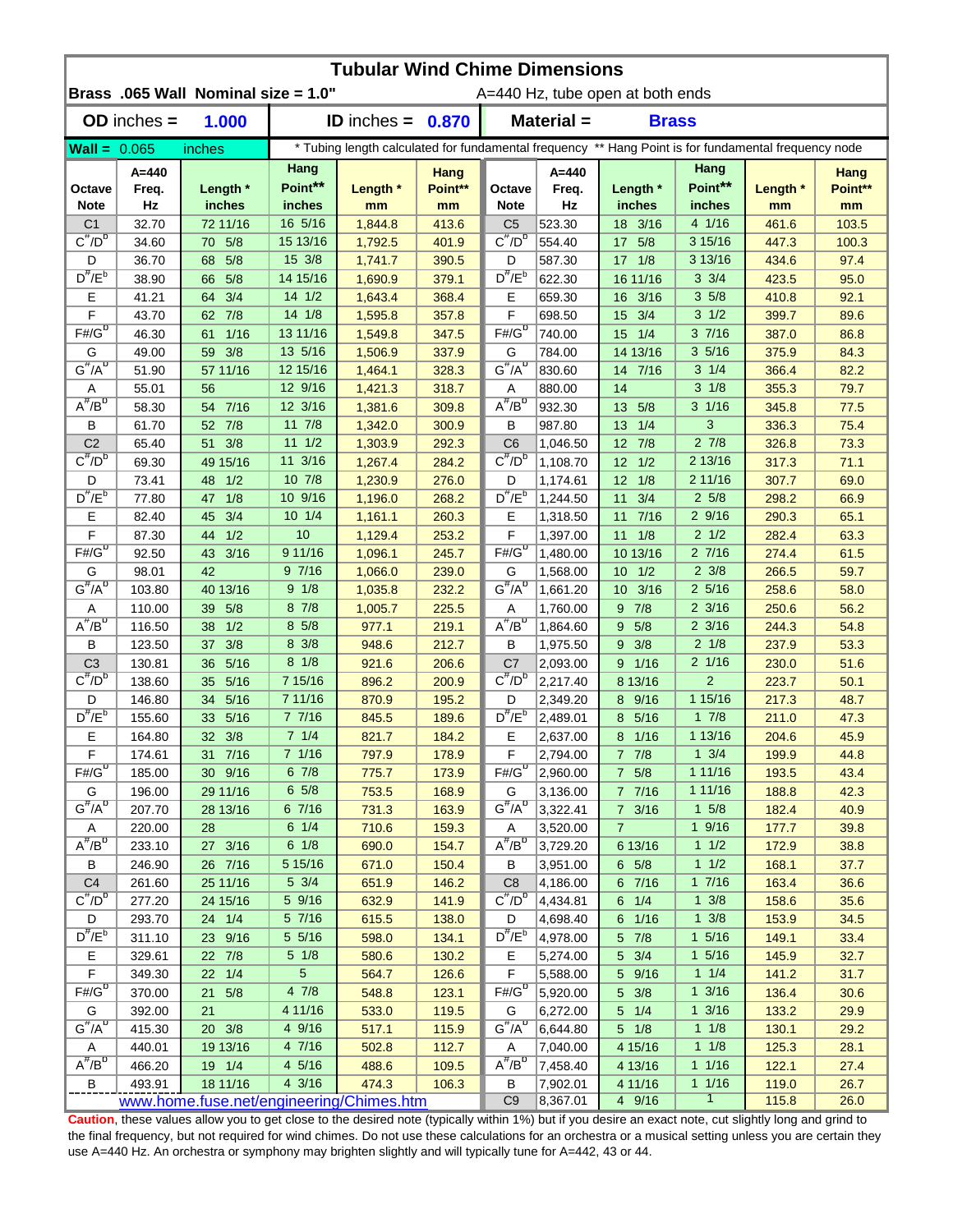| Brass .065 Wall Nominal size = 1 1/4"<br>A=440 Hz, tube open at both ends<br>$OD$ inches $=$<br>1.250<br>Material =<br><b>ID</b> inches $=$<br>1.120<br><b>Brass</b><br>* Tubing length calculated for fundamental frequency ** Hang Point is for fundamental frequency node<br>$Wall = 0.065$<br>inches<br>Hang<br>Hang<br>$A = 440$<br>A=440<br>Hang<br><b>Hang</b><br>Point**<br>Point**<br>Length *<br>Length *<br>Point**<br>Length *<br>Point**<br>Length *<br>Octave<br>Freq.<br>Freq.<br>Octave<br>Hz<br>inches<br>Hz<br>inches<br><b>Note</b><br>inches<br><b>Note</b><br>inches<br>mm<br>mm<br>mm<br>mm<br>18 5/16<br>4 9/16<br>32.70<br>81 3/4<br>523.30<br>20 7/16<br>C <sub>1</sub><br>2,074.8<br>465.2<br>C <sub>5</sub><br>518.7<br>116.3<br>$C^{\#}/D^b$<br>$C^{\pi}/D^b$<br>79 1/2<br>17 13/16<br>452.4<br>554.40<br>7/8<br>4 7/16<br>113.1<br>34.60<br>2,017.7<br>19<br>504.4<br>17 5/16<br>4 5/16<br>3/16<br>439.2<br>5/16<br>D<br>36.70<br>1,959.0<br>587.30<br>490.2<br>109.9<br>77<br>D<br>19<br>$D^{\#}/E^b$<br>$D^{\#}/E^b$<br>16 13/16<br>426.8<br>622.30<br>3/4<br>4 3/16<br>106.7<br>38.90<br>75<br>1,903.5<br>18<br>475.9<br>16 5/16<br>4 1/16<br>41.21<br>72 13/16<br>414.3<br>Е<br>659.30<br>18 3/16<br>Е<br>1,848.0<br>461.6<br>103.5<br>15 7/8<br>F<br>F<br>3 15/16<br>70 3/4<br>43.70<br>1,795.6<br>402.6<br>698.50<br>17 11/16<br>448.9<br>100.6<br>$F# / G^D$<br>$F#/\overline{G}^D$<br>68 3/4<br>$3 \frac{7}{8}$<br>46.30<br>15 7/16<br>391.2<br>740.00<br>17 3/16<br>97.8<br>1,744.9<br>436.2<br>15<br>$3 \frac{3}{4}$<br>66 13/16<br>380.2<br>95.0<br>G<br>49.00<br>1,695.7<br>G<br>784.00<br>16 11/16<br>423.5<br>$G^{\#}/A^D$<br>$G''/A^D$<br>14 9/16<br>35/8<br>51.90<br>64 15/16<br>369.5<br>830.60<br>1/4<br>412.4<br>92.5<br>1,648.1<br>16<br>$3 \frac{1}{2}$<br>63 1/16<br>14 1/8<br>358.8<br>3/4<br>55.01<br>1,600.5<br>880.00<br>15<br>399.7<br>89.6<br>Α<br>Α<br>$A^{\#}/B^D$<br>$A^H/B^D$<br>37/16<br>13 3/4<br>1/4<br>932.30<br>5/16<br>58.30<br>61<br>1,554.5<br>348.5<br>388.6<br>87.1<br>15<br>13 5/16<br>35/16<br>59 1/2<br>338.6<br>7/8<br>В<br>61.70<br>1,510.1<br>В<br>987.80<br>14<br>377.5<br>84.6<br>C <sub>2</sub><br>12 15/16<br>$3 \t1/4$<br>C <sub>6</sub><br>7/16<br>82.2<br>65.40<br>57 13/16<br>1,467.3<br>329.0<br>1,046.50<br>366.4<br>14<br>$C^{\prime\prime}/D^D$<br>$C^{\#}/D^D$<br>$3 \frac{1}{8}$<br>12 5/8<br>1,108.70<br>1/16<br>69.30<br>3/16<br>1,426.0<br>319.7<br>356.9<br>80.0<br>56<br>14<br>$3 \frac{1}{16}$<br>$12 \t1/4$<br>D<br>5/8<br>77.5<br>D<br>73.41<br>9/16<br>1,384.8<br>310.5<br>13<br>345.8<br>54<br>1,174.61<br>$D^{\frac{\pi}{}}/E^b$<br>$D^{\pi}/E^b$<br>11 7/8<br>3<br>77.80<br>301.6<br>1,244.50<br>336.3<br>75.4<br>53<br>1,345.1<br>13<br>1/4<br>11 9/16<br>$2 \frac{7}{8}$<br>Е<br>82.40<br>1/2<br>293.0<br>E<br>12 7/8<br>326.8<br>73.3<br>51<br>1,307.1<br>1,318.50<br>$11 \t1/4$<br>F<br>F<br>1/16<br>2 13/16<br>71.1<br>87.30<br>50<br>1,270.6<br>284.9<br>1,397.00<br>$12 \t1/2$<br>317.3<br>$F\overline{\#/G^D}$<br>$F#/\overline{G}^D$<br>10 7/8<br>2 11/16<br>5/8<br>276.7<br>1,480.00<br>$12 \t1/8$<br>69.0<br>92.50<br>48<br>1,234.1<br>307.7<br>10 9/16<br>$2\,5/8$<br>98.01<br>1/4<br>268.9<br>G<br>11 13/16<br>67.2<br>G<br>47<br>1,199.2<br>1,568.00<br>299.8<br>$G^{\#}/A^D$<br>$G^{\#}/A^D$<br>7/8<br>103.80<br>10 5/16<br>261.0<br>1,661.20<br>$11 \t1/2$<br>29/16<br>65.4<br>45<br>1,164.3<br>291.9<br>10<br>$2 \frac{1}{2}$<br>110.00<br>9/16<br>253.6<br>1,760.00<br>$11 \t1/8$<br>63.3<br>44<br>1,131.0<br>282.4<br>Α<br>Α<br>$A^{\#}/B^D$<br>$A^{\#}/B^D$<br>116.50<br>5/16<br>9 11/16<br>246.5<br>10 13/16<br>27/16<br>43<br>1,099.3<br>1,864.60<br>274.4<br>61.5<br>$1/16$<br>97/16<br>$2 \frac{3}{8}$<br>В<br>123.50<br>1,067.5<br>239.3<br>В<br>1,975.50<br>$10 \t1/2$<br>266.5<br>59.7<br>42<br>93/16<br>$2\;5/16$<br>C <sub>3</sub><br>40 7/8<br>C7<br>130.81<br>1,037.4<br>232.6<br>2,093.00<br>$10 \t1/4$<br>260.1<br>58.3<br>$C^{\#}/D^b$<br>$C^{\prime\prime}/D^{\prime\prime}$<br>39 11/16<br>87/8<br>$2 \frac{1}{4}$<br>138.60<br>225.8<br>2,217.40<br>9 15/16<br>252.2<br>56.5<br>1,007.3<br>8 5/8<br>$2 \frac{3}{16}$<br>D<br>146.80<br>38 9/16<br>978.7<br>219.4<br>D<br>9 5/8<br>244.3<br>54.8<br>2,349.20<br>$D^{\#}/E^b$<br>$D^{\#}/E^b$<br>8 7/16<br>$2 \frac{1}{8}$<br>155.60<br>37 1/2<br>213.4<br>2,489.01<br>$9 \t3/8$<br>53.3<br>951.8<br>237.9<br>Е<br>36 7/16<br>8 3/16<br>Е<br>$2 \frac{1}{16}$<br>164.80<br>924.8<br>207.3<br>2,637.00<br>9 1/8<br>231.6<br>51.9 |
|---------------------------------------------------------------------------------------------------------------------------------------------------------------------------------------------------------------------------------------------------------------------------------------------------------------------------------------------------------------------------------------------------------------------------------------------------------------------------------------------------------------------------------------------------------------------------------------------------------------------------------------------------------------------------------------------------------------------------------------------------------------------------------------------------------------------------------------------------------------------------------------------------------------------------------------------------------------------------------------------------------------------------------------------------------------------------------------------------------------------------------------------------------------------------------------------------------------------------------------------------------------------------------------------------------------------------------------------------------------------------------------------------------------------------------------------------------------------------------------------------------------------------------------------------------------------------------------------------------------------------------------------------------------------------------------------------------------------------------------------------------------------------------------------------------------------------------------------------------------------------------------------------------------------------------------------------------------------------------------------------------------------------------------------------------------------------------------------------------------------------------------------------------------------------------------------------------------------------------------------------------------------------------------------------------------------------------------------------------------------------------------------------------------------------------------------------------------------------------------------------------------------------------------------------------------------------------------------------------------------------------------------------------------------------------------------------------------------------------------------------------------------------------------------------------------------------------------------------------------------------------------------------------------------------------------------------------------------------------------------------------------------------------------------------------------------------------------------------------------------------------------------------------------------------------------------------------------------------------------------------------------------------------------------------------------------------------------------------------------------------------------------------------------------------------------------------------------------------------------------------------------------------------------------------------------------------------------------------------------------------------------------------------------------------------------------------------------------------------------------------------------------------------------------------------------------------------------------------------------------------------------------------------------------------------------------------------------------------------------------------------------------------------------------------------------------------------------------------------------------------------------------------------------------------------------------------------------------------------------------------------------------------------------------------------------------------------------------------------------------------------------------------------------------------------------------------------------------------------------------------------------------------|
|                                                                                                                                                                                                                                                                                                                                                                                                                                                                                                                                                                                                                                                                                                                                                                                                                                                                                                                                                                                                                                                                                                                                                                                                                                                                                                                                                                                                                                                                                                                                                                                                                                                                                                                                                                                                                                                                                                                                                                                                                                                                                                                                                                                                                                                                                                                                                                                                                                                                                                                                                                                                                                                                                                                                                                                                                                                                                                                                                                                                                                                                                                                                                                                                                                                                                                                                                                                                                                                                                                                                                                                                                                                                                                                                                                                                                                                                                                                                                                                                                                                                                                                                                                                                                                                                                                                                                                                                                                                                                                                           |
|                                                                                                                                                                                                                                                                                                                                                                                                                                                                                                                                                                                                                                                                                                                                                                                                                                                                                                                                                                                                                                                                                                                                                                                                                                                                                                                                                                                                                                                                                                                                                                                                                                                                                                                                                                                                                                                                                                                                                                                                                                                                                                                                                                                                                                                                                                                                                                                                                                                                                                                                                                                                                                                                                                                                                                                                                                                                                                                                                                                                                                                                                                                                                                                                                                                                                                                                                                                                                                                                                                                                                                                                                                                                                                                                                                                                                                                                                                                                                                                                                                                                                                                                                                                                                                                                                                                                                                                                                                                                                                                           |
|                                                                                                                                                                                                                                                                                                                                                                                                                                                                                                                                                                                                                                                                                                                                                                                                                                                                                                                                                                                                                                                                                                                                                                                                                                                                                                                                                                                                                                                                                                                                                                                                                                                                                                                                                                                                                                                                                                                                                                                                                                                                                                                                                                                                                                                                                                                                                                                                                                                                                                                                                                                                                                                                                                                                                                                                                                                                                                                                                                                                                                                                                                                                                                                                                                                                                                                                                                                                                                                                                                                                                                                                                                                                                                                                                                                                                                                                                                                                                                                                                                                                                                                                                                                                                                                                                                                                                                                                                                                                                                                           |
|                                                                                                                                                                                                                                                                                                                                                                                                                                                                                                                                                                                                                                                                                                                                                                                                                                                                                                                                                                                                                                                                                                                                                                                                                                                                                                                                                                                                                                                                                                                                                                                                                                                                                                                                                                                                                                                                                                                                                                                                                                                                                                                                                                                                                                                                                                                                                                                                                                                                                                                                                                                                                                                                                                                                                                                                                                                                                                                                                                                                                                                                                                                                                                                                                                                                                                                                                                                                                                                                                                                                                                                                                                                                                                                                                                                                                                                                                                                                                                                                                                                                                                                                                                                                                                                                                                                                                                                                                                                                                                                           |
|                                                                                                                                                                                                                                                                                                                                                                                                                                                                                                                                                                                                                                                                                                                                                                                                                                                                                                                                                                                                                                                                                                                                                                                                                                                                                                                                                                                                                                                                                                                                                                                                                                                                                                                                                                                                                                                                                                                                                                                                                                                                                                                                                                                                                                                                                                                                                                                                                                                                                                                                                                                                                                                                                                                                                                                                                                                                                                                                                                                                                                                                                                                                                                                                                                                                                                                                                                                                                                                                                                                                                                                                                                                                                                                                                                                                                                                                                                                                                                                                                                                                                                                                                                                                                                                                                                                                                                                                                                                                                                                           |
|                                                                                                                                                                                                                                                                                                                                                                                                                                                                                                                                                                                                                                                                                                                                                                                                                                                                                                                                                                                                                                                                                                                                                                                                                                                                                                                                                                                                                                                                                                                                                                                                                                                                                                                                                                                                                                                                                                                                                                                                                                                                                                                                                                                                                                                                                                                                                                                                                                                                                                                                                                                                                                                                                                                                                                                                                                                                                                                                                                                                                                                                                                                                                                                                                                                                                                                                                                                                                                                                                                                                                                                                                                                                                                                                                                                                                                                                                                                                                                                                                                                                                                                                                                                                                                                                                                                                                                                                                                                                                                                           |
|                                                                                                                                                                                                                                                                                                                                                                                                                                                                                                                                                                                                                                                                                                                                                                                                                                                                                                                                                                                                                                                                                                                                                                                                                                                                                                                                                                                                                                                                                                                                                                                                                                                                                                                                                                                                                                                                                                                                                                                                                                                                                                                                                                                                                                                                                                                                                                                                                                                                                                                                                                                                                                                                                                                                                                                                                                                                                                                                                                                                                                                                                                                                                                                                                                                                                                                                                                                                                                                                                                                                                                                                                                                                                                                                                                                                                                                                                                                                                                                                                                                                                                                                                                                                                                                                                                                                                                                                                                                                                                                           |
|                                                                                                                                                                                                                                                                                                                                                                                                                                                                                                                                                                                                                                                                                                                                                                                                                                                                                                                                                                                                                                                                                                                                                                                                                                                                                                                                                                                                                                                                                                                                                                                                                                                                                                                                                                                                                                                                                                                                                                                                                                                                                                                                                                                                                                                                                                                                                                                                                                                                                                                                                                                                                                                                                                                                                                                                                                                                                                                                                                                                                                                                                                                                                                                                                                                                                                                                                                                                                                                                                                                                                                                                                                                                                                                                                                                                                                                                                                                                                                                                                                                                                                                                                                                                                                                                                                                                                                                                                                                                                                                           |
|                                                                                                                                                                                                                                                                                                                                                                                                                                                                                                                                                                                                                                                                                                                                                                                                                                                                                                                                                                                                                                                                                                                                                                                                                                                                                                                                                                                                                                                                                                                                                                                                                                                                                                                                                                                                                                                                                                                                                                                                                                                                                                                                                                                                                                                                                                                                                                                                                                                                                                                                                                                                                                                                                                                                                                                                                                                                                                                                                                                                                                                                                                                                                                                                                                                                                                                                                                                                                                                                                                                                                                                                                                                                                                                                                                                                                                                                                                                                                                                                                                                                                                                                                                                                                                                                                                                                                                                                                                                                                                                           |
|                                                                                                                                                                                                                                                                                                                                                                                                                                                                                                                                                                                                                                                                                                                                                                                                                                                                                                                                                                                                                                                                                                                                                                                                                                                                                                                                                                                                                                                                                                                                                                                                                                                                                                                                                                                                                                                                                                                                                                                                                                                                                                                                                                                                                                                                                                                                                                                                                                                                                                                                                                                                                                                                                                                                                                                                                                                                                                                                                                                                                                                                                                                                                                                                                                                                                                                                                                                                                                                                                                                                                                                                                                                                                                                                                                                                                                                                                                                                                                                                                                                                                                                                                                                                                                                                                                                                                                                                                                                                                                                           |
|                                                                                                                                                                                                                                                                                                                                                                                                                                                                                                                                                                                                                                                                                                                                                                                                                                                                                                                                                                                                                                                                                                                                                                                                                                                                                                                                                                                                                                                                                                                                                                                                                                                                                                                                                                                                                                                                                                                                                                                                                                                                                                                                                                                                                                                                                                                                                                                                                                                                                                                                                                                                                                                                                                                                                                                                                                                                                                                                                                                                                                                                                                                                                                                                                                                                                                                                                                                                                                                                                                                                                                                                                                                                                                                                                                                                                                                                                                                                                                                                                                                                                                                                                                                                                                                                                                                                                                                                                                                                                                                           |
|                                                                                                                                                                                                                                                                                                                                                                                                                                                                                                                                                                                                                                                                                                                                                                                                                                                                                                                                                                                                                                                                                                                                                                                                                                                                                                                                                                                                                                                                                                                                                                                                                                                                                                                                                                                                                                                                                                                                                                                                                                                                                                                                                                                                                                                                                                                                                                                                                                                                                                                                                                                                                                                                                                                                                                                                                                                                                                                                                                                                                                                                                                                                                                                                                                                                                                                                                                                                                                                                                                                                                                                                                                                                                                                                                                                                                                                                                                                                                                                                                                                                                                                                                                                                                                                                                                                                                                                                                                                                                                                           |
|                                                                                                                                                                                                                                                                                                                                                                                                                                                                                                                                                                                                                                                                                                                                                                                                                                                                                                                                                                                                                                                                                                                                                                                                                                                                                                                                                                                                                                                                                                                                                                                                                                                                                                                                                                                                                                                                                                                                                                                                                                                                                                                                                                                                                                                                                                                                                                                                                                                                                                                                                                                                                                                                                                                                                                                                                                                                                                                                                                                                                                                                                                                                                                                                                                                                                                                                                                                                                                                                                                                                                                                                                                                                                                                                                                                                                                                                                                                                                                                                                                                                                                                                                                                                                                                                                                                                                                                                                                                                                                                           |
|                                                                                                                                                                                                                                                                                                                                                                                                                                                                                                                                                                                                                                                                                                                                                                                                                                                                                                                                                                                                                                                                                                                                                                                                                                                                                                                                                                                                                                                                                                                                                                                                                                                                                                                                                                                                                                                                                                                                                                                                                                                                                                                                                                                                                                                                                                                                                                                                                                                                                                                                                                                                                                                                                                                                                                                                                                                                                                                                                                                                                                                                                                                                                                                                                                                                                                                                                                                                                                                                                                                                                                                                                                                                                                                                                                                                                                                                                                                                                                                                                                                                                                                                                                                                                                                                                                                                                                                                                                                                                                                           |
|                                                                                                                                                                                                                                                                                                                                                                                                                                                                                                                                                                                                                                                                                                                                                                                                                                                                                                                                                                                                                                                                                                                                                                                                                                                                                                                                                                                                                                                                                                                                                                                                                                                                                                                                                                                                                                                                                                                                                                                                                                                                                                                                                                                                                                                                                                                                                                                                                                                                                                                                                                                                                                                                                                                                                                                                                                                                                                                                                                                                                                                                                                                                                                                                                                                                                                                                                                                                                                                                                                                                                                                                                                                                                                                                                                                                                                                                                                                                                                                                                                                                                                                                                                                                                                                                                                                                                                                                                                                                                                                           |
|                                                                                                                                                                                                                                                                                                                                                                                                                                                                                                                                                                                                                                                                                                                                                                                                                                                                                                                                                                                                                                                                                                                                                                                                                                                                                                                                                                                                                                                                                                                                                                                                                                                                                                                                                                                                                                                                                                                                                                                                                                                                                                                                                                                                                                                                                                                                                                                                                                                                                                                                                                                                                                                                                                                                                                                                                                                                                                                                                                                                                                                                                                                                                                                                                                                                                                                                                                                                                                                                                                                                                                                                                                                                                                                                                                                                                                                                                                                                                                                                                                                                                                                                                                                                                                                                                                                                                                                                                                                                                                                           |
|                                                                                                                                                                                                                                                                                                                                                                                                                                                                                                                                                                                                                                                                                                                                                                                                                                                                                                                                                                                                                                                                                                                                                                                                                                                                                                                                                                                                                                                                                                                                                                                                                                                                                                                                                                                                                                                                                                                                                                                                                                                                                                                                                                                                                                                                                                                                                                                                                                                                                                                                                                                                                                                                                                                                                                                                                                                                                                                                                                                                                                                                                                                                                                                                                                                                                                                                                                                                                                                                                                                                                                                                                                                                                                                                                                                                                                                                                                                                                                                                                                                                                                                                                                                                                                                                                                                                                                                                                                                                                                                           |
|                                                                                                                                                                                                                                                                                                                                                                                                                                                                                                                                                                                                                                                                                                                                                                                                                                                                                                                                                                                                                                                                                                                                                                                                                                                                                                                                                                                                                                                                                                                                                                                                                                                                                                                                                                                                                                                                                                                                                                                                                                                                                                                                                                                                                                                                                                                                                                                                                                                                                                                                                                                                                                                                                                                                                                                                                                                                                                                                                                                                                                                                                                                                                                                                                                                                                                                                                                                                                                                                                                                                                                                                                                                                                                                                                                                                                                                                                                                                                                                                                                                                                                                                                                                                                                                                                                                                                                                                                                                                                                                           |
|                                                                                                                                                                                                                                                                                                                                                                                                                                                                                                                                                                                                                                                                                                                                                                                                                                                                                                                                                                                                                                                                                                                                                                                                                                                                                                                                                                                                                                                                                                                                                                                                                                                                                                                                                                                                                                                                                                                                                                                                                                                                                                                                                                                                                                                                                                                                                                                                                                                                                                                                                                                                                                                                                                                                                                                                                                                                                                                                                                                                                                                                                                                                                                                                                                                                                                                                                                                                                                                                                                                                                                                                                                                                                                                                                                                                                                                                                                                                                                                                                                                                                                                                                                                                                                                                                                                                                                                                                                                                                                                           |
|                                                                                                                                                                                                                                                                                                                                                                                                                                                                                                                                                                                                                                                                                                                                                                                                                                                                                                                                                                                                                                                                                                                                                                                                                                                                                                                                                                                                                                                                                                                                                                                                                                                                                                                                                                                                                                                                                                                                                                                                                                                                                                                                                                                                                                                                                                                                                                                                                                                                                                                                                                                                                                                                                                                                                                                                                                                                                                                                                                                                                                                                                                                                                                                                                                                                                                                                                                                                                                                                                                                                                                                                                                                                                                                                                                                                                                                                                                                                                                                                                                                                                                                                                                                                                                                                                                                                                                                                                                                                                                                           |
|                                                                                                                                                                                                                                                                                                                                                                                                                                                                                                                                                                                                                                                                                                                                                                                                                                                                                                                                                                                                                                                                                                                                                                                                                                                                                                                                                                                                                                                                                                                                                                                                                                                                                                                                                                                                                                                                                                                                                                                                                                                                                                                                                                                                                                                                                                                                                                                                                                                                                                                                                                                                                                                                                                                                                                                                                                                                                                                                                                                                                                                                                                                                                                                                                                                                                                                                                                                                                                                                                                                                                                                                                                                                                                                                                                                                                                                                                                                                                                                                                                                                                                                                                                                                                                                                                                                                                                                                                                                                                                                           |
|                                                                                                                                                                                                                                                                                                                                                                                                                                                                                                                                                                                                                                                                                                                                                                                                                                                                                                                                                                                                                                                                                                                                                                                                                                                                                                                                                                                                                                                                                                                                                                                                                                                                                                                                                                                                                                                                                                                                                                                                                                                                                                                                                                                                                                                                                                                                                                                                                                                                                                                                                                                                                                                                                                                                                                                                                                                                                                                                                                                                                                                                                                                                                                                                                                                                                                                                                                                                                                                                                                                                                                                                                                                                                                                                                                                                                                                                                                                                                                                                                                                                                                                                                                                                                                                                                                                                                                                                                                                                                                                           |
|                                                                                                                                                                                                                                                                                                                                                                                                                                                                                                                                                                                                                                                                                                                                                                                                                                                                                                                                                                                                                                                                                                                                                                                                                                                                                                                                                                                                                                                                                                                                                                                                                                                                                                                                                                                                                                                                                                                                                                                                                                                                                                                                                                                                                                                                                                                                                                                                                                                                                                                                                                                                                                                                                                                                                                                                                                                                                                                                                                                                                                                                                                                                                                                                                                                                                                                                                                                                                                                                                                                                                                                                                                                                                                                                                                                                                                                                                                                                                                                                                                                                                                                                                                                                                                                                                                                                                                                                                                                                                                                           |
|                                                                                                                                                                                                                                                                                                                                                                                                                                                                                                                                                                                                                                                                                                                                                                                                                                                                                                                                                                                                                                                                                                                                                                                                                                                                                                                                                                                                                                                                                                                                                                                                                                                                                                                                                                                                                                                                                                                                                                                                                                                                                                                                                                                                                                                                                                                                                                                                                                                                                                                                                                                                                                                                                                                                                                                                                                                                                                                                                                                                                                                                                                                                                                                                                                                                                                                                                                                                                                                                                                                                                                                                                                                                                                                                                                                                                                                                                                                                                                                                                                                                                                                                                                                                                                                                                                                                                                                                                                                                                                                           |
|                                                                                                                                                                                                                                                                                                                                                                                                                                                                                                                                                                                                                                                                                                                                                                                                                                                                                                                                                                                                                                                                                                                                                                                                                                                                                                                                                                                                                                                                                                                                                                                                                                                                                                                                                                                                                                                                                                                                                                                                                                                                                                                                                                                                                                                                                                                                                                                                                                                                                                                                                                                                                                                                                                                                                                                                                                                                                                                                                                                                                                                                                                                                                                                                                                                                                                                                                                                                                                                                                                                                                                                                                                                                                                                                                                                                                                                                                                                                                                                                                                                                                                                                                                                                                                                                                                                                                                                                                                                                                                                           |
|                                                                                                                                                                                                                                                                                                                                                                                                                                                                                                                                                                                                                                                                                                                                                                                                                                                                                                                                                                                                                                                                                                                                                                                                                                                                                                                                                                                                                                                                                                                                                                                                                                                                                                                                                                                                                                                                                                                                                                                                                                                                                                                                                                                                                                                                                                                                                                                                                                                                                                                                                                                                                                                                                                                                                                                                                                                                                                                                                                                                                                                                                                                                                                                                                                                                                                                                                                                                                                                                                                                                                                                                                                                                                                                                                                                                                                                                                                                                                                                                                                                                                                                                                                                                                                                                                                                                                                                                                                                                                                                           |
|                                                                                                                                                                                                                                                                                                                                                                                                                                                                                                                                                                                                                                                                                                                                                                                                                                                                                                                                                                                                                                                                                                                                                                                                                                                                                                                                                                                                                                                                                                                                                                                                                                                                                                                                                                                                                                                                                                                                                                                                                                                                                                                                                                                                                                                                                                                                                                                                                                                                                                                                                                                                                                                                                                                                                                                                                                                                                                                                                                                                                                                                                                                                                                                                                                                                                                                                                                                                                                                                                                                                                                                                                                                                                                                                                                                                                                                                                                                                                                                                                                                                                                                                                                                                                                                                                                                                                                                                                                                                                                                           |
|                                                                                                                                                                                                                                                                                                                                                                                                                                                                                                                                                                                                                                                                                                                                                                                                                                                                                                                                                                                                                                                                                                                                                                                                                                                                                                                                                                                                                                                                                                                                                                                                                                                                                                                                                                                                                                                                                                                                                                                                                                                                                                                                                                                                                                                                                                                                                                                                                                                                                                                                                                                                                                                                                                                                                                                                                                                                                                                                                                                                                                                                                                                                                                                                                                                                                                                                                                                                                                                                                                                                                                                                                                                                                                                                                                                                                                                                                                                                                                                                                                                                                                                                                                                                                                                                                                                                                                                                                                                                                                                           |
|                                                                                                                                                                                                                                                                                                                                                                                                                                                                                                                                                                                                                                                                                                                                                                                                                                                                                                                                                                                                                                                                                                                                                                                                                                                                                                                                                                                                                                                                                                                                                                                                                                                                                                                                                                                                                                                                                                                                                                                                                                                                                                                                                                                                                                                                                                                                                                                                                                                                                                                                                                                                                                                                                                                                                                                                                                                                                                                                                                                                                                                                                                                                                                                                                                                                                                                                                                                                                                                                                                                                                                                                                                                                                                                                                                                                                                                                                                                                                                                                                                                                                                                                                                                                                                                                                                                                                                                                                                                                                                                           |
|                                                                                                                                                                                                                                                                                                                                                                                                                                                                                                                                                                                                                                                                                                                                                                                                                                                                                                                                                                                                                                                                                                                                                                                                                                                                                                                                                                                                                                                                                                                                                                                                                                                                                                                                                                                                                                                                                                                                                                                                                                                                                                                                                                                                                                                                                                                                                                                                                                                                                                                                                                                                                                                                                                                                                                                                                                                                                                                                                                                                                                                                                                                                                                                                                                                                                                                                                                                                                                                                                                                                                                                                                                                                                                                                                                                                                                                                                                                                                                                                                                                                                                                                                                                                                                                                                                                                                                                                                                                                                                                           |
|                                                                                                                                                                                                                                                                                                                                                                                                                                                                                                                                                                                                                                                                                                                                                                                                                                                                                                                                                                                                                                                                                                                                                                                                                                                                                                                                                                                                                                                                                                                                                                                                                                                                                                                                                                                                                                                                                                                                                                                                                                                                                                                                                                                                                                                                                                                                                                                                                                                                                                                                                                                                                                                                                                                                                                                                                                                                                                                                                                                                                                                                                                                                                                                                                                                                                                                                                                                                                                                                                                                                                                                                                                                                                                                                                                                                                                                                                                                                                                                                                                                                                                                                                                                                                                                                                                                                                                                                                                                                                                                           |
|                                                                                                                                                                                                                                                                                                                                                                                                                                                                                                                                                                                                                                                                                                                                                                                                                                                                                                                                                                                                                                                                                                                                                                                                                                                                                                                                                                                                                                                                                                                                                                                                                                                                                                                                                                                                                                                                                                                                                                                                                                                                                                                                                                                                                                                                                                                                                                                                                                                                                                                                                                                                                                                                                                                                                                                                                                                                                                                                                                                                                                                                                                                                                                                                                                                                                                                                                                                                                                                                                                                                                                                                                                                                                                                                                                                                                                                                                                                                                                                                                                                                                                                                                                                                                                                                                                                                                                                                                                                                                                                           |
| 7 15/16<br>$\tilde{F}$<br>174.61<br>$\bar{F}$<br>$\overline{c}$<br>2,794.00<br>8 7/8<br>35 3/8<br>897.8<br>201.3<br>225.2<br>50.5                                                                                                                                                                                                                                                                                                                                                                                                                                                                                                                                                                                                                                                                                                                                                                                                                                                                                                                                                                                                                                                                                                                                                                                                                                                                                                                                                                                                                                                                                                                                                                                                                                                                                                                                                                                                                                                                                                                                                                                                                                                                                                                                                                                                                                                                                                                                                                                                                                                                                                                                                                                                                                                                                                                                                                                                                                                                                                                                                                                                                                                                                                                                                                                                                                                                                                                                                                                                                                                                                                                                                                                                                                                                                                                                                                                                                                                                                                                                                                                                                                                                                                                                                                                                                                                                                                                                                                                         |
| $F# / G^D$<br>$F# / G^D$<br>7 11/16<br>1 15/16<br>185.00<br>34 3/8<br>872.4<br>195.6<br>2,960.00<br>8 5/8<br>49.1<br>218.9                                                                                                                                                                                                                                                                                                                                                                                                                                                                                                                                                                                                                                                                                                                                                                                                                                                                                                                                                                                                                                                                                                                                                                                                                                                                                                                                                                                                                                                                                                                                                                                                                                                                                                                                                                                                                                                                                                                                                                                                                                                                                                                                                                                                                                                                                                                                                                                                                                                                                                                                                                                                                                                                                                                                                                                                                                                                                                                                                                                                                                                                                                                                                                                                                                                                                                                                                                                                                                                                                                                                                                                                                                                                                                                                                                                                                                                                                                                                                                                                                                                                                                                                                                                                                                                                                                                                                                                                |
| 7 1/2<br>196.00<br>33 3/8<br>8 3/8<br>$1 \t7/8$<br>212.6<br>47.7<br>G<br>847.1<br>189.9<br>3,136.00<br>G                                                                                                                                                                                                                                                                                                                                                                                                                                                                                                                                                                                                                                                                                                                                                                                                                                                                                                                                                                                                                                                                                                                                                                                                                                                                                                                                                                                                                                                                                                                                                                                                                                                                                                                                                                                                                                                                                                                                                                                                                                                                                                                                                                                                                                                                                                                                                                                                                                                                                                                                                                                                                                                                                                                                                                                                                                                                                                                                                                                                                                                                                                                                                                                                                                                                                                                                                                                                                                                                                                                                                                                                                                                                                                                                                                                                                                                                                                                                                                                                                                                                                                                                                                                                                                                                                                                                                                                                                  |
| $G^{\#}/A^D$<br>$G^{\#}/A^D$<br>7 1/4<br>1 13/16<br>207.70<br>184.6<br>3,322.41<br>32 7/16<br>823.3<br>$8 \t1/8$<br>206.2<br>46.2                                                                                                                                                                                                                                                                                                                                                                                                                                                                                                                                                                                                                                                                                                                                                                                                                                                                                                                                                                                                                                                                                                                                                                                                                                                                                                                                                                                                                                                                                                                                                                                                                                                                                                                                                                                                                                                                                                                                                                                                                                                                                                                                                                                                                                                                                                                                                                                                                                                                                                                                                                                                                                                                                                                                                                                                                                                                                                                                                                                                                                                                                                                                                                                                                                                                                                                                                                                                                                                                                                                                                                                                                                                                                                                                                                                                                                                                                                                                                                                                                                                                                                                                                                                                                                                                                                                                                                                         |
| $31 \t1/2$<br>7 1/16<br>$7 \t7/8$<br>$1 \frac{3}{4}$<br>44.8<br>220.00<br>799.5<br>179.2<br>3,520.00<br>199.9<br>A<br>A                                                                                                                                                                                                                                                                                                                                                                                                                                                                                                                                                                                                                                                                                                                                                                                                                                                                                                                                                                                                                                                                                                                                                                                                                                                                                                                                                                                                                                                                                                                                                                                                                                                                                                                                                                                                                                                                                                                                                                                                                                                                                                                                                                                                                                                                                                                                                                                                                                                                                                                                                                                                                                                                                                                                                                                                                                                                                                                                                                                                                                                                                                                                                                                                                                                                                                                                                                                                                                                                                                                                                                                                                                                                                                                                                                                                                                                                                                                                                                                                                                                                                                                                                                                                                                                                                                                                                                                                   |
| $A^{\#}/B^D$<br>$A^{\#}/B^D$<br>67/8<br>$1 \frac{3}{4}$<br>233.10<br>30 5/8<br>3,729.20<br>777.3<br>174.3<br>7 11/16<br>195.1<br>43.7                                                                                                                                                                                                                                                                                                                                                                                                                                                                                                                                                                                                                                                                                                                                                                                                                                                                                                                                                                                                                                                                                                                                                                                                                                                                                                                                                                                                                                                                                                                                                                                                                                                                                                                                                                                                                                                                                                                                                                                                                                                                                                                                                                                                                                                                                                                                                                                                                                                                                                                                                                                                                                                                                                                                                                                                                                                                                                                                                                                                                                                                                                                                                                                                                                                                                                                                                                                                                                                                                                                                                                                                                                                                                                                                                                                                                                                                                                                                                                                                                                                                                                                                                                                                                                                                                                                                                                                     |
| 6 11/16<br>29 3/4<br>1 11/16<br>В<br>246.90<br>755.1<br>169.3<br>3,951.00<br>7 7/16<br>188.8<br>42.3<br>В                                                                                                                                                                                                                                                                                                                                                                                                                                                                                                                                                                                                                                                                                                                                                                                                                                                                                                                                                                                                                                                                                                                                                                                                                                                                                                                                                                                                                                                                                                                                                                                                                                                                                                                                                                                                                                                                                                                                                                                                                                                                                                                                                                                                                                                                                                                                                                                                                                                                                                                                                                                                                                                                                                                                                                                                                                                                                                                                                                                                                                                                                                                                                                                                                                                                                                                                                                                                                                                                                                                                                                                                                                                                                                                                                                                                                                                                                                                                                                                                                                                                                                                                                                                                                                                                                                                                                                                                                 |
| C <sub>4</sub><br>$6 \frac{1}{2}$<br>$1 \t5/8$<br>41.3<br>261.60<br>28 15/16<br>734.4<br>164.7<br>C8<br>4,186.00<br>$7 \t1/4$<br>184.0                                                                                                                                                                                                                                                                                                                                                                                                                                                                                                                                                                                                                                                                                                                                                                                                                                                                                                                                                                                                                                                                                                                                                                                                                                                                                                                                                                                                                                                                                                                                                                                                                                                                                                                                                                                                                                                                                                                                                                                                                                                                                                                                                                                                                                                                                                                                                                                                                                                                                                                                                                                                                                                                                                                                                                                                                                                                                                                                                                                                                                                                                                                                                                                                                                                                                                                                                                                                                                                                                                                                                                                                                                                                                                                                                                                                                                                                                                                                                                                                                                                                                                                                                                                                                                                                                                                                                                                    |
| $C^{\#}/D^b$<br>$C^{\pi}/D^b$<br>6 5/16<br>19/16<br>$\overline{7}$<br>39.8<br>277.20<br>28 1/16<br>712.2<br>159.7<br>4,434.81<br>177.7                                                                                                                                                                                                                                                                                                                                                                                                                                                                                                                                                                                                                                                                                                                                                                                                                                                                                                                                                                                                                                                                                                                                                                                                                                                                                                                                                                                                                                                                                                                                                                                                                                                                                                                                                                                                                                                                                                                                                                                                                                                                                                                                                                                                                                                                                                                                                                                                                                                                                                                                                                                                                                                                                                                                                                                                                                                                                                                                                                                                                                                                                                                                                                                                                                                                                                                                                                                                                                                                                                                                                                                                                                                                                                                                                                                                                                                                                                                                                                                                                                                                                                                                                                                                                                                                                                                                                                                    |
| $6 \t1/8$<br>$1 \t1/2$<br>D<br>293.70<br>27 5/16<br>693.2<br>155.4<br>D<br>6 13/16<br>172.9<br>38.8<br>4,698.40                                                                                                                                                                                                                                                                                                                                                                                                                                                                                                                                                                                                                                                                                                                                                                                                                                                                                                                                                                                                                                                                                                                                                                                                                                                                                                                                                                                                                                                                                                                                                                                                                                                                                                                                                                                                                                                                                                                                                                                                                                                                                                                                                                                                                                                                                                                                                                                                                                                                                                                                                                                                                                                                                                                                                                                                                                                                                                                                                                                                                                                                                                                                                                                                                                                                                                                                                                                                                                                                                                                                                                                                                                                                                                                                                                                                                                                                                                                                                                                                                                                                                                                                                                                                                                                                                                                                                                                                           |
| $D^{\#}/E^b$<br>$D^{\#}/E^b$<br>5 15/16<br>11/2<br>37.7<br>311.10<br>26 1/2<br>672.6<br>150.8<br> 4,978.00<br>$6\quad 5/8$<br>168.1                                                                                                                                                                                                                                                                                                                                                                                                                                                                                                                                                                                                                                                                                                                                                                                                                                                                                                                                                                                                                                                                                                                                                                                                                                                                                                                                                                                                                                                                                                                                                                                                                                                                                                                                                                                                                                                                                                                                                                                                                                                                                                                                                                                                                                                                                                                                                                                                                                                                                                                                                                                                                                                                                                                                                                                                                                                                                                                                                                                                                                                                                                                                                                                                                                                                                                                                                                                                                                                                                                                                                                                                                                                                                                                                                                                                                                                                                                                                                                                                                                                                                                                                                                                                                                                                                                                                                                                       |
| $5 \frac{3}{4}$<br>17/16<br>Е<br>146.5<br>6 7/16<br>163.4<br>36.6<br>329.61<br>25 3/4<br>653.5<br>Е<br>5,274.00                                                                                                                                                                                                                                                                                                                                                                                                                                                                                                                                                                                                                                                                                                                                                                                                                                                                                                                                                                                                                                                                                                                                                                                                                                                                                                                                                                                                                                                                                                                                                                                                                                                                                                                                                                                                                                                                                                                                                                                                                                                                                                                                                                                                                                                                                                                                                                                                                                                                                                                                                                                                                                                                                                                                                                                                                                                                                                                                                                                                                                                                                                                                                                                                                                                                                                                                                                                                                                                                                                                                                                                                                                                                                                                                                                                                                                                                                                                                                                                                                                                                                                                                                                                                                                                                                                                                                                                                           |
| F<br>$5 \frac{5}{8}$<br>$1 \frac{3}{8}$<br>142.3<br>F<br>$6 \t1/4$<br>35.6<br>349.30<br>25<br>634.5<br>5,588.00<br>158.6                                                                                                                                                                                                                                                                                                                                                                                                                                                                                                                                                                                                                                                                                                                                                                                                                                                                                                                                                                                                                                                                                                                                                                                                                                                                                                                                                                                                                                                                                                                                                                                                                                                                                                                                                                                                                                                                                                                                                                                                                                                                                                                                                                                                                                                                                                                                                                                                                                                                                                                                                                                                                                                                                                                                                                                                                                                                                                                                                                                                                                                                                                                                                                                                                                                                                                                                                                                                                                                                                                                                                                                                                                                                                                                                                                                                                                                                                                                                                                                                                                                                                                                                                                                                                                                                                                                                                                                                  |
| $F# / G^D$<br>$F# / G^D$<br>370.00<br>5 7/16<br>6 1/16<br>$1 \frac{3}{8}$<br>34.5<br>24 5/16<br>617.1<br>138.3<br>5,920.00<br>153.9                                                                                                                                                                                                                                                                                                                                                                                                                                                                                                                                                                                                                                                                                                                                                                                                                                                                                                                                                                                                                                                                                                                                                                                                                                                                                                                                                                                                                                                                                                                                                                                                                                                                                                                                                                                                                                                                                                                                                                                                                                                                                                                                                                                                                                                                                                                                                                                                                                                                                                                                                                                                                                                                                                                                                                                                                                                                                                                                                                                                                                                                                                                                                                                                                                                                                                                                                                                                                                                                                                                                                                                                                                                                                                                                                                                                                                                                                                                                                                                                                                                                                                                                                                                                                                                                                                                                                                                       |
| 5 5/16<br>$1 \frac{5}{16}$<br>23 5/8<br>134.4<br>5 7/8<br>G<br>392.00<br>599.6<br>G<br>6,272.00<br>149.1<br>33.4                                                                                                                                                                                                                                                                                                                                                                                                                                                                                                                                                                                                                                                                                                                                                                                                                                                                                                                                                                                                                                                                                                                                                                                                                                                                                                                                                                                                                                                                                                                                                                                                                                                                                                                                                                                                                                                                                                                                                                                                                                                                                                                                                                                                                                                                                                                                                                                                                                                                                                                                                                                                                                                                                                                                                                                                                                                                                                                                                                                                                                                                                                                                                                                                                                                                                                                                                                                                                                                                                                                                                                                                                                                                                                                                                                                                                                                                                                                                                                                                                                                                                                                                                                                                                                                                                                                                                                                                          |
| $G^{\#}/A^D$<br>$G^{\#}/A^D$<br>$5 \frac{1}{8}$<br>$5 \frac{3}{4}$<br>$1 \frac{5}{16}$<br>145.9<br>32.7<br>415.30<br>22 15/16<br>582.2<br>130.5<br>6,644.80                                                                                                                                                                                                                                                                                                                                                                                                                                                                                                                                                                                                                                                                                                                                                                                                                                                                                                                                                                                                                                                                                                                                                                                                                                                                                                                                                                                                                                                                                                                                                                                                                                                                                                                                                                                                                                                                                                                                                                                                                                                                                                                                                                                                                                                                                                                                                                                                                                                                                                                                                                                                                                                                                                                                                                                                                                                                                                                                                                                                                                                                                                                                                                                                                                                                                                                                                                                                                                                                                                                                                                                                                                                                                                                                                                                                                                                                                                                                                                                                                                                                                                                                                                                                                                                                                                                                                               |
| 5 <sup>5</sup><br>$1 \t1/4$<br>22 5/16<br>5 9/16<br>31.7<br>440.01<br>127.0<br>7,040.00<br>141.2<br>Α<br>566.3<br>Α<br>$A^H/B^D$<br>$A^H/B^D$                                                                                                                                                                                                                                                                                                                                                                                                                                                                                                                                                                                                                                                                                                                                                                                                                                                                                                                                                                                                                                                                                                                                                                                                                                                                                                                                                                                                                                                                                                                                                                                                                                                                                                                                                                                                                                                                                                                                                                                                                                                                                                                                                                                                                                                                                                                                                                                                                                                                                                                                                                                                                                                                                                                                                                                                                                                                                                                                                                                                                                                                                                                                                                                                                                                                                                                                                                                                                                                                                                                                                                                                                                                                                                                                                                                                                                                                                                                                                                                                                                                                                                                                                                                                                                                                                                                                                                             |
| 47/8<br>$1 \t1/4$<br>466.20<br>21 11/16<br>123.4<br>7,458.40<br>5 7/16<br>30.9<br>550.4<br>138.0<br>$4 \frac{3}{4}$                                                                                                                                                                                                                                                                                                                                                                                                                                                                                                                                                                                                                                                                                                                                                                                                                                                                                                                                                                                                                                                                                                                                                                                                                                                                                                                                                                                                                                                                                                                                                                                                                                                                                                                                                                                                                                                                                                                                                                                                                                                                                                                                                                                                                                                                                                                                                                                                                                                                                                                                                                                                                                                                                                                                                                                                                                                                                                                                                                                                                                                                                                                                                                                                                                                                                                                                                                                                                                                                                                                                                                                                                                                                                                                                                                                                                                                                                                                                                                                                                                                                                                                                                                                                                                                                                                                                                                                                       |
| B<br>21 1/16<br>534.6<br>$1 \frac{3}{16}$<br>29.9<br>493.91<br>119.8<br>В<br>7,902.01<br>$5 \t1/4$<br>133.2<br>$1 \t1/8$<br>C <sub>9</sub><br>$5 \t1/8$<br>29.2<br>www.home.fuse.net/engineering/Chimes.htm<br>8,367.01<br>130.1                                                                                                                                                                                                                                                                                                                                                                                                                                                                                                                                                                                                                                                                                                                                                                                                                                                                                                                                                                                                                                                                                                                                                                                                                                                                                                                                                                                                                                                                                                                                                                                                                                                                                                                                                                                                                                                                                                                                                                                                                                                                                                                                                                                                                                                                                                                                                                                                                                                                                                                                                                                                                                                                                                                                                                                                                                                                                                                                                                                                                                                                                                                                                                                                                                                                                                                                                                                                                                                                                                                                                                                                                                                                                                                                                                                                                                                                                                                                                                                                                                                                                                                                                                                                                                                                                          |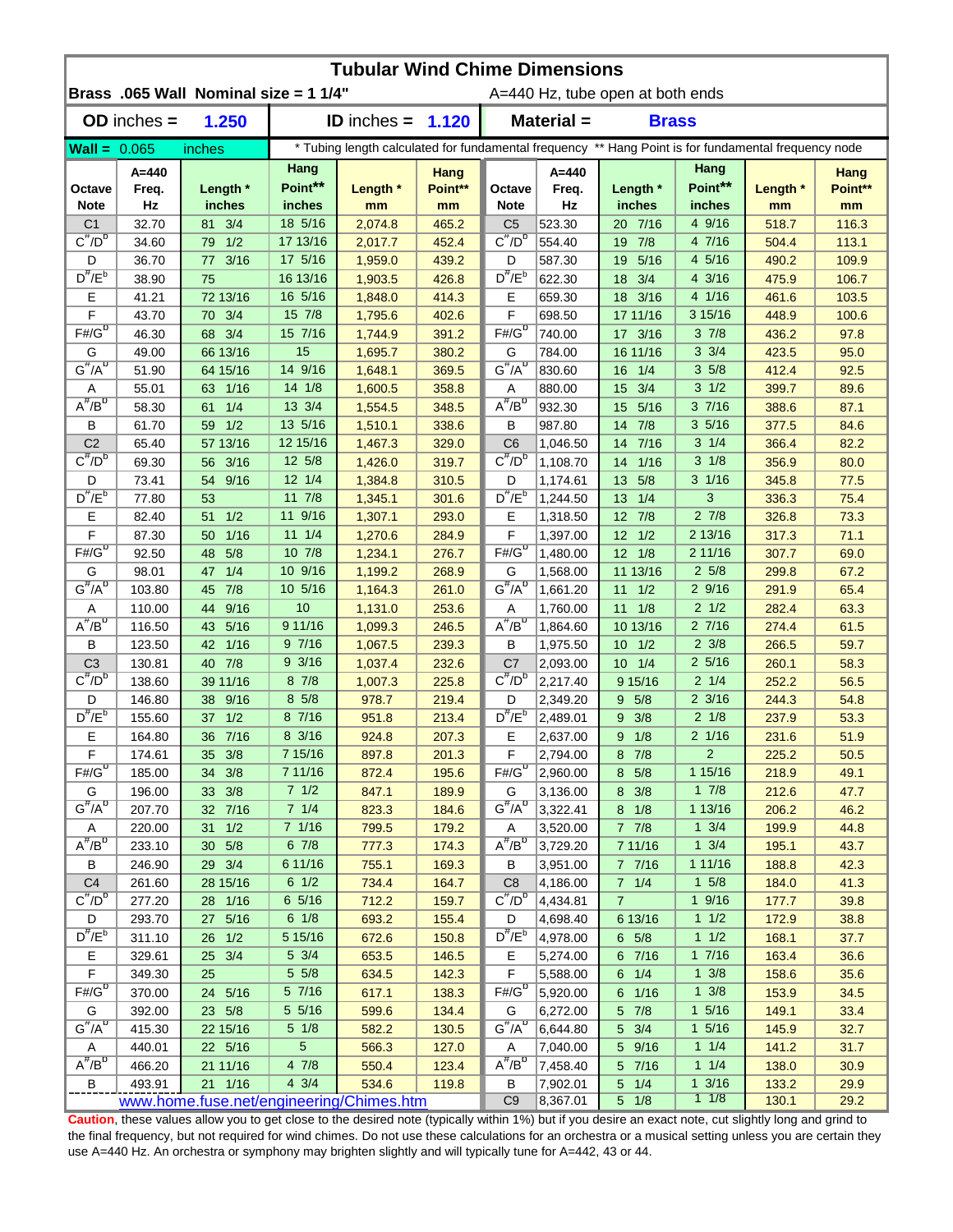|                                     | <b>Tubular Wind Chime Dimensions</b> |                                          |                     |                            |                |                                                                                                      |                      |                                  |                                     |                |                |  |  |
|-------------------------------------|--------------------------------------|------------------------------------------|---------------------|----------------------------|----------------|------------------------------------------------------------------------------------------------------|----------------------|----------------------------------|-------------------------------------|----------------|----------------|--|--|
|                                     |                                      | Brass .065 Wall Nominal size = 1 1/2"    |                     |                            |                |                                                                                                      |                      | A=440 Hz, tube open at both ends |                                     |                |                |  |  |
|                                     | $OD$ inches $=$                      | 1.500                                    |                     | <b>ID</b> inches = $1.370$ |                |                                                                                                      | Material =           | <b>Brass</b>                     |                                     |                |                |  |  |
| $\text{Wall} = 0.065$               |                                      | inches                                   |                     |                            |                | * Tubing length calculated for fundamental frequency ** Hang Point is for fundamental frequency node |                      |                                  |                                     |                |                |  |  |
|                                     | A=440                                |                                          | Hang                |                            | Hang           |                                                                                                      | $A = 440$            |                                  | Hang                                |                | Hang           |  |  |
| Octave                              | Freq.                                | Length *                                 | Point**             | Length *                   | Point**        | Octave                                                                                               | Freq.                | Length *                         | Point**                             | Length *       | Point**        |  |  |
| <b>Note</b>                         | Hz                                   | inches                                   | inches              | mm                         | mm             | <b>Note</b>                                                                                          | Hz                   | inches                           | inches                              | mm             | mm             |  |  |
| C <sub>1</sub><br>$C^{\#}/D^b$      | 32.70                                | 89 15/16                                 | 20 3/16             | 2,282.6                    | 511.8          | C <sub>5</sub><br>$C^{\#}/D^D$                                                                       | 523.30               | $22 \t1/2$                       | $5 \t1/16$                          | 571.1          | 128.0          |  |  |
|                                     | 34.60                                | 87 7/16                                  | 19 5/8<br>19 1/16   | 2,219.2                    | 497.5          |                                                                                                      | 554.40               | 7/8<br>21<br>1/4                 | 4 7/8<br>$4 \frac{3}{4}$            | 555.2          | 124.5          |  |  |
| D<br>$D^{\#}/E^b$                   | 36.70<br>38.90                       | 84 15/16<br>82 1/2                       | 18 1/2              | 2,155.7<br>2,093.9         | 483.3<br>469.4 | D<br>$D^{\prime\prime}/E^b$                                                                          | 587.30<br>622.30     | 21<br>5/8<br>20                  | 4 5/8                               | 539.3<br>523.5 | 120.9<br>117.4 |  |  |
| Ε                                   | 41.21                                | 80 1/8                                   | 17 15/16            | 2,033.6                    | 455.9          | Е                                                                                                    | 659.30               | 1/16<br>20                       | 41/2                                | 509.2          | 114.2          |  |  |
| F                                   | 43.70                                | 77 13/16                                 | 17 7/16             | 1,974.9                    | 442.8          | F                                                                                                    | 698.50               | 7/16<br>19                       | $4 \frac{3}{8}$                     | 493.3          | 110.6          |  |  |
| $F# / G^D$                          | 46.30                                | 5/8<br>75                                | 16 15/16            | 1,919.4                    | 430.3          | $F#/\overline{G}^D$                                                                                  | 740.00               | 18 15/16                         | 4 1/4                               | 480.6          | 107.8          |  |  |
| G                                   | 49.00                                | 1/2<br>73                                | 16 1/2              | 1,865.4                    | 418.2          | G                                                                                                    | 784.00               | 3/8<br>18                        | 4 1/8                               | 466.4          | 104.6          |  |  |
| $G^{\#}/A^D$                        | 51.90                                | $7/16$<br>71                             | 16                  | 1,813.1                    | 406.5          | $G^H/A^D$                                                                                            | 830.60               | 7/8<br>17                        | $\overline{4}$                      | 453.7          | 101.7          |  |  |
| Α                                   | 55.01                                | 3/8<br>69                                | 15 9/16             | 1,760.7                    | 394.8          | Α                                                                                                    | 880.00               | 5/16<br>17                       | $3 \frac{7}{8}$                     | 439.4          | 98.5           |  |  |
| $A^{\#}/B^D$                        | 58.30                                | 3/8<br>67                                | 15 1/8              | 1,710.0                    | 383.4          | $A^H/B^D$                                                                                            | 932.30               | 7/8<br>16                        | 3 13/16                             | 428.3          | 96.0           |  |  |
| В                                   | 61.70                                | 1/2<br>65                                | 14 11/16            | 1,662.4                    | 372.7          | В                                                                                                    | 987.80               | 3/8<br>16                        | 3 11/16                             | 415.6          | 93.2           |  |  |
| C <sub>2</sub>                      | 65.40                                | 5/8<br>63                                | 14 1/4              | 1,614.8                    | 362.0          | C <sub>6</sub>                                                                                       | 1,046.50             | 7/8<br>15                        | 39/16                               | 402.9          | 90.3           |  |  |
| $C^{\#}/D^D$                        | 69.30                                | 61 13/16                                 | 13 7/8              | 1,568.8                    | 351.7          | $C^{\prime\prime}/D^D$                                                                               | 1,108.70             | 7/16<br>15                       | 37/16                               | 391.8          | 87.8           |  |  |
| D                                   | 73.41                                | 1/16<br>60                               | 13 7/16             | 1,524.4                    | 341.8          | D                                                                                                    | 1,174.61             | 15                               | $3 \frac{3}{8}$                     | 380.7          | 85.4           |  |  |
| $D^{\frac{\pi}{r}}/E^b$             | 77.80                                | 5/16<br>58                               | 13 1/16             | 1,480.0                    | 331.8          | $D^{\pi}/E^b$                                                                                        | 1,244.50             | 9/16<br>14                       | $3 \t1/4$                           | 369.6          | 82.9           |  |  |
| Е                                   | 82.40                                | 56 11/16                                 | 12 11/16            | 1,438.7                    | 322.6          | Е                                                                                                    | 1,318.50             | 3/16<br>14                       | $3 \frac{3}{16}$                    | 360.1          | 80.7           |  |  |
| F                                   | 87.30                                | $1/16$<br>55                             | 12 3/8              | 1,397.5                    | 313.3          | F                                                                                                    | 1,397.00             | 3/4<br>13                        | $3 \frac{1}{16}$                    | 349.0          | 78.2           |  |  |
| $F# / G^D$                          | 92.50                                | 1/2<br>53                                | 12                  | 1,357.8                    | 304.4          | $F#/\overline{G}^D$                                                                                  | 1,480.00             | 13<br>3/8                        | 3                                   | 339.5          | 76.1           |  |  |
| G                                   | 98.01                                | 51 15/16                                 | 11 5/8              | 1,318.2                    | 295.5          | G                                                                                                    | 1,568.00             | 13                               | 2 15/16                             | 329.9          | 74.0           |  |  |
| $G^{\#}/A^D$                        | 103.80                               | 1/2<br>50                                | 11 5/16             | 1,281.7                    | 287.4          | $G^{\#}/A^D$                                                                                         | 1,661.20             | 12 5/8                           | 2 13/16                             | 320.4          | 71.8           |  |  |
| Α<br>$A^{\#}/B^{\sigma}$            | 110.00                               | 49 1/16                                  | 11                  | 1,245.2                    | 279.2          | Α                                                                                                    | 1,760.00             | $12 \t1/4$                       | $2 \frac{3}{4}$                     | 310.9          | 69.7           |  |  |
|                                     | 116.50                               | 47 11/16                                 | 10 11/16            | 1,210.3                    | 271.4          | $A^H/B^D$                                                                                            | 1,864.60             | 11 15/16                         | 2 11/16                             | 303.0          | 67.9           |  |  |
| B                                   | 123.50                               | 46 5/16                                  | 10 3/8<br>10 1/16   | 1,175.4                    | 263.5          | B                                                                                                    | 1,975.50             | 11 9/16                          | 29/16<br>$2 \frac{1}{2}$            | 293.5          | 65.8           |  |  |
| C <sub>3</sub><br>$C^{\#}/D^b$      | 130.81<br>138.60                     | 45<br>43 11/16                           | 9 13/16             | 1,142.1<br>1,108.8         | 256.1<br>248.6 | C <sub>7</sub><br>$C^{\#}/D^D$                                                                       | 2,093.00<br>2,217.40 | $11 \t1/4$<br>10 15/16           | 27/16                               | 285.5<br>277.6 | 64.0<br>62.2   |  |  |
| D                                   | 146.80                               | 42 7/16                                  | $9 \frac{1}{2}$     | 1,077.1                    | 241.5          | D                                                                                                    | 2,349.20             | 10 5/8                           | $2 \frac{3}{8}$                     | 269.7          | 60.5           |  |  |
| $D^{\#}/E^b$                        | 155.60                               | 1/4<br>41                                | 9 1/4               | 1,046.9                    | 234.7          | $D^{\#}/E^b$                                                                                         | 2,489.01             | 10 5/16                          | $2\,5/16$                           | 261.7          | 58.7           |  |  |
| Е                                   | 164.80                               | 40 1/16                                  | 9                   | 1,016.8                    | 228.0          | Е                                                                                                    | 2,637.00             | 10                               | $2 \frac{1}{4}$                     | 253.8          | 56.9           |  |  |
| F                                   | 174.61                               | 38 15/16                                 | $8 \frac{3}{4}$     | 988.2                      | <u>221.6</u>   | F                                                                                                    | 2,794.00             | $9 \t3/4$                        | $2 \frac{3}{16}$                    | 247.5          | 55.5           |  |  |
| $F# / G^D$                          | 185.00                               | 37 13/16                                 | $8 \frac{1}{2}$     | 959.7                      | 215.2          | $F#/\overline{G}^D$                                                                                  | 2,960.00             | 9 7/16                           | $2 \frac{1}{8}$                     | 239.5          | 53.7           |  |  |
| G                                   | 196.00                               | 36 3/4                                   | $8 \t1/4$           | 932.7                      | 209.1          | G                                                                                                    | 3,136.00             | 9 3/16                           | 2 1/16                              | 233.2          | 52.3           |  |  |
| $G^{\#}/A^D$                        | 207.70                               | 35 11/16                                 | 8                   | 905.7                      | 203.1          | $G^H/A^D$                                                                                            | 3,322.41             | 8 15/16                          | $\overline{2}$                      | 226.8          | 50.9           |  |  |
| Α                                   | 220.00                               | 34 11/16                                 | $7 \frac{3}{4}$     | 880.4                      | 197.4          | Α                                                                                                    | 3,520.00             | 8 11/16                          | 1 15/16                             | 220.5          | 49.4           |  |  |
| $A^{\#}/B^D$                        | 233.10                               | 33 11/16                                 | 7 9/16              | 855.0                      | 191.7          | $A^H/B^D$                                                                                            | 3,729.20             | 8 7/16                           | $1 \t7/8$                           | 214.1          | 48.0           |  |  |
| В                                   | 246.90                               | 32    3/4                                | 7 5/16              | 831.2                      | 186.4          | В                                                                                                    | 3,951.00             | 8 3/16                           | 1 13/16                             | 207.8          | 46.6           |  |  |
| C <sub>4</sub>                      | 261.60                               | 31 13/16                                 | $7 \t1/8$           | 807.4                      | 181.0          | C <sub>8</sub>                                                                                       | 4,186.00             | 7 15/16                          | $1 \frac{3}{4}$                     | 201.5          | 45.2           |  |  |
| $C^{\frac{\pi}{}}/D^b$              | 277.20                               | 30 7/8                                   | 6 15/16             | 783.6                      | 175.7          | $C^{\pi}/D^b$                                                                                        | 4,434.81             | $7 \frac{3}{4}$                  | $1 \frac{3}{4}$                     | 196.7          | 44.1           |  |  |
| D                                   | 293.70                               | 30                                       | $6 \frac{3}{4}$     | 761.4                      | 170.7          | D                                                                                                    | 4,698.40             | $7 \t1/2$                        | 1 11/16                             | 190.4          | 42.7           |  |  |
| $D^{\#}/E^b$                        | 311.10                               | 29 3/16                                  | 6 9/16              | 740.8                      | 166.1          | $D^{\pi}/E^b$                                                                                        | 4,978.00             | 7 5/16                           | $1 \t5/8$                           | 185.6          | 41.6           |  |  |
| Е                                   | 329.61                               | 28 5/16                                  | $6 \frac{3}{8}$     | 718.6                      | 161.1          | Е                                                                                                    | 5,274.00             | 7 1/16                           | 19/16                               | 179.2          | 40.2           |  |  |
| F                                   | 349.30                               | 27 1/2                                   | 6 3/16              | 698.0                      | 156.5          | F                                                                                                    | 5,588.00             | $6$ $7/8$                        | 19/16                               | 174.5          | 39.1           |  |  |
| $F#/\overline{G}^D$                 | 370.00                               | 26 3/4                                   | 6                   | 678.9                      | 152.2          | $F# / G^D$                                                                                           | 5,920.00             | 6 11/16                          | 11/2                                | 169.7          | 38.1           |  |  |
| G<br>$G^{\#}/A^D$                   | 392.00                               | 26                                       | 5 13/16             | 659.9                      | 147.9          | G                                                                                                    | 6,272.00             | $6 \t1/2$                        | 17/16                               | 165.0          | 37.0           |  |  |
|                                     | 415.30                               | 25 1/4                                   | 5 11/16             | 640.8                      | 143.7          | $G^{\#}/A^D$                                                                                         | 6,644.80             | 6 5/16                           | 17/16                               | 160.2          | 35.9           |  |  |
| Α<br>$\overline{A^{\#}/B^{\sigma}}$ | 440.01                               | 24 1/2                                   | $5 \t1/2$<br>5 5/16 | 621.8                      | 139.4          | A<br>$A^H/B^D$                                                                                       | 7,040.00             | $6 \t1/8$                        | $1 \frac{3}{8}$<br>$1 \frac{5}{16}$ | 155.5          | 34.9           |  |  |
| В                                   | 466.20<br>493.91                     | 23 13/16<br>23 1/8                       | 5 3/16              | 604.4<br>586.9             | 135.5<br>131.6 | В                                                                                                    | 7,458.40<br>7,902.01 | 5 15/16<br>5 13/16               | $1 \frac{5}{16}$                    | 150.7<br>147.5 | 33.8<br>33.1   |  |  |
|                                     |                                      | www.home.fuse.net/engineering/Chimes.htm |                     |                            |                | C <sub>9</sub>                                                                                       | 8,367.01             | $5\quad5/8$                      | 11/4                                | 142.8          | 32.0           |  |  |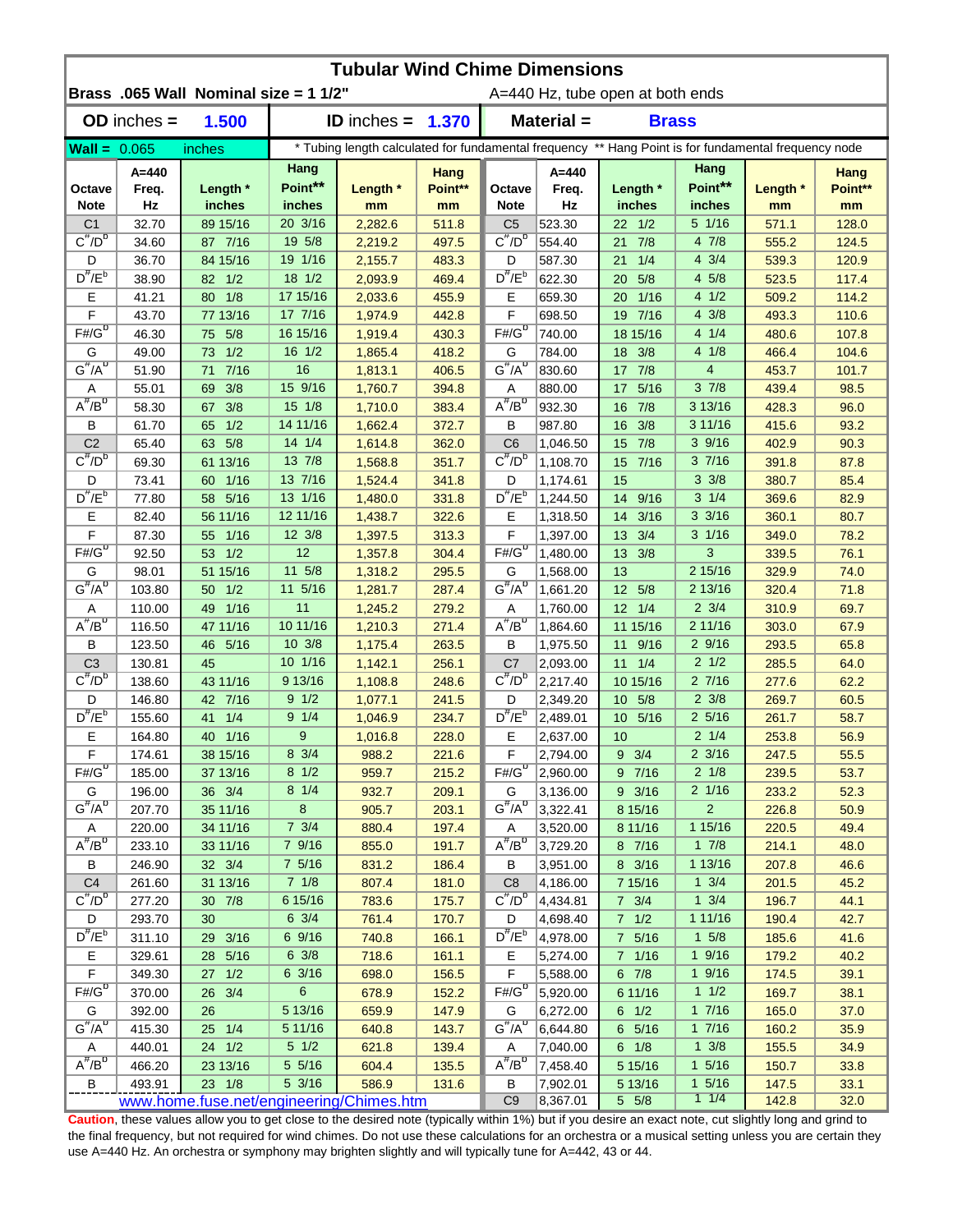| <b>Tubular Wind Chime Dimensions</b> |                  |                                          |                             |                                                                                                      |                |                                     |                      |                                  |                                    |                |                |  |
|--------------------------------------|------------------|------------------------------------------|-----------------------------|------------------------------------------------------------------------------------------------------|----------------|-------------------------------------|----------------------|----------------------------------|------------------------------------|----------------|----------------|--|
|                                      |                  | Brass .065 Wall Nominal size = 1 3/4"    |                             |                                                                                                      |                |                                     |                      | A=440 Hz, tube open at both ends |                                    |                |                |  |
|                                      | $OD$ inches $=$  | 1.750                                    |                             | $ID$ inches $=$                                                                                      | 1.620          |                                     | Material =           | <b>Brass</b>                     |                                    |                |                |  |
| $\text{Wall} = 0.065$                |                  | inches                                   |                             | * Tubing length calculated for fundamental frequency ** Hang Point is for fundamental frequency node |                |                                     |                      |                                  |                                    |                |                |  |
|                                      | A=440            |                                          | Hang                        |                                                                                                      | Hang           |                                     | $A = 440$            |                                  | Hang                               |                | Hang           |  |
| Octave                               | Freq.            | Length *                                 | Point**                     | Length *                                                                                             | Point**        | Octave                              | Freq.                | Length *                         | Point**                            | Length *       | Point**        |  |
| <b>Note</b>                          | Hz               | inches                                   | inches                      | mm                                                                                                   | mm             | <b>Note</b>                         | Hz                   | inches                           | inches                             | mm             | mm             |  |
| C <sub>1</sub>                       | 32.70            | 97 1/2                                   | $21 \t7/8$                  | 2,474.6                                                                                              | 554.8          | C <sub>5</sub><br>$C^{\pi}/D^b$     | 523.30               | 24 3/8                           | 5 7/16                             | 618.6          | 138.7          |  |
| $C^{\#}/D^b$                         | 34.60            | 3/4<br>94                                | $21 \t1/4$                  | 2,404.8                                                                                              | 539.1          |                                     | 554.40               | 23 11/16                         | 5 5/16                             | 601.2          | 134.8          |  |
| D<br>$D^{\#}/E^b$                    | 36.70            | 92                                       | 20 5/8                      | 2,335.0                                                                                              | 523.5          | D<br>$D^{\#}/E^b$                   | 587.30               | 23                               | $5 \frac{3}{16}$<br>5              | 583.7          | 130.9          |  |
|                                      | 38.90<br>41.21   | 89 3/8                                   | 20 1/16<br>19 7/16          | 2,268.3                                                                                              | 508.6<br>494.0 | Е                                   | 622.30               | 22 5/16                          | 4 7/8                              | 566.3          | 127.0          |  |
| Е<br>F                               | 43.70            | 86 13/16<br>84 5/16                      | 18 7/8                      | 2,203.3<br>2,139.9                                                                                   | 479.8          | F                                   | 659.30<br>698.50     | 21 11/16<br>1/16<br>21           | $4 \frac{3}{4}$                    | 550.4<br>534.6 | 123.4<br>119.8 |  |
| $F# / G^D$                           | 46.30            | 81 15/16                                 | 18 3/8                      | 2,079.6                                                                                              | 466.2          | $F#/\overline{G}^D$                 | 740.00               | 1/2<br>20                        | 4 5/8                              | 520.3          | 116.6          |  |
| G                                    | 49.00            | 5/8<br>79                                | 17 7/8                      | 2,020.9                                                                                              | 453.1          | G                                   | 784.00               | 19 15/16                         | 4 1/2                              | 506.0          | 113.4          |  |
| $G^{\#}/A^D$                         | 51.90            | 3/8<br>77                                | 17 3/8                      | 1,963.8                                                                                              | 440.3          | $G^{\overline{n}}/A^{\overline{D}}$ | 830.60               | 19 5/16                          | 4 5/16                             | 490.2          | 109.9          |  |
| Α                                    | 55.01            | 1/8<br>75                                | 16 13/16                    | 1,906.7                                                                                              | 427.5          | Α                                   | 880.00               | 18 13/16                         | 43/16                              | 477.5          | 107.0          |  |
| $A^{\#}/B^D$                         | 58.30            | 73                                       | 16 3/8                      | 1,852.7                                                                                              | 415.4          | $A^H/B^D$                           | 932.30               | 18<br>1/4                        | 4 1/16                             | 463.2          | 103.8          |  |
| В                                    | 61.70            | 70 15/16                                 | 15 7/8                      | 1,800.4                                                                                              | 403.6          | В                                   | 987.80               | 3/4<br>17                        | $\overline{4}$                     | 450.5          | 101.0          |  |
| C <sub>2</sub>                       | 65.40            | 68 15/16                                 | 15 7/16                     | 1,749.6                                                                                              | 392.3          | C <sub>6</sub>                      | 1,046.50             | $17 \t1/4$                       | 37/8                               | 437.8          | 98.2           |  |
| $C^{\prime\prime}/D^D$               | 69.30            | 66 15/16                                 | 15                          | 1,698.9                                                                                              | 380.9          | $C^{\prime\prime}/D^D$              | 1,108.70             | 16<br>3/4                        | $3 \frac{3}{4}$                    | 425.1          | 95.3           |  |
| D                                    | 73.41            | 65 1/16                                  | 14 9/16                     | 1,651.3                                                                                              | 370.2          | D                                   | 1,174.61             | $16 \t1/4$                       | 35/8                               | 412.4          | 92.5           |  |
| $D^{\frac{\pi}{}}/E^b$               | 77.80            | 3/16<br>63                               | 14 3/16                     | 1,603.7                                                                                              | 359.5          | $D^{\pi}/E^b$                       | 1,244.50             | 15 13/16                         | 3 9/16                             | 401.3          | 90.0           |  |
| Е                                    | 82.40            | 3/8<br>61                                | 13 3/4                      | 1,557.7                                                                                              | 349.2          | Е                                   | 1,318.50             | 15 3/8                           | 37/16                              | 390.2          | 87.5           |  |
| F                                    | 87.30            | 5/8<br>59                                | 13 3/8                      | 1,513.3                                                                                              | 339.3          | F                                   | 1,397.00             | 14 15/16                         | $3 \frac{3}{8}$                    | 379.1          | 85.0           |  |
| $F\overline{\#}/\overline{G}^D$      | 92.50            | 57 15/16                                 | 13                          | 1,470.5                                                                                              | 329.7          | $F#/\overline{G}^D$                 | 1,480.00             | $14 \frac{1}{2}$                 | $3 \t1/4$                          | 368.0          | 82.5           |  |
| G                                    | 98.01            | 56 5/16                                  | 12 5/8                      | 1,429.2                                                                                              | 320.4          | G                                   | 1,568.00             | 14 1/16                          | $3 \frac{1}{8}$                    | 356.9          | 80.0           |  |
| $G^{\#}/A^D$                         | 103.80           | 54 11/16                                 | $12 \frac{1}{4}$            | 1,388.0                                                                                              | 311.2          | $G^{\#}/A^D$                        | 1,661.20             | 13 11/16                         | $3 \frac{1}{16}$                   | 347.4          | 77.9           |  |
| Α                                    | 110.00           | 1/8<br>53                                | 11 15/16                    | 1,348.3                                                                                              | 302.3          | Α                                   | 1,760.00             | 13 5/16                          | 3                                  | 337.9          | 75.8           |  |
| $A^{\#}/B^D$                         | 116.50           | 5/8<br>51                                | 11 9/16                     | 1,310.2                                                                                              | 293.8          | $A^H/B^D$                           | 1,864.60             | 12 15/16                         | $2 \frac{7}{8}$                    | 328.4          | 73.6           |  |
| В                                    | 123.50           | 1/8<br>50                                | $11 \t1/4$                  | 1,272.2                                                                                              | 285.2          | В                                   | 1,975.50             | 12 9/16                          | 2 13/16                            | 318.8          | 71.5           |  |
| C <sub>3</sub>                       | 130.81           | 3/4<br>48                                | 10 15/16                    | 1,237.3                                                                                              | 277.4          | C7                                  | 2,093.00             | 12 3/16                          | $2 \frac{3}{4}$                    | 309.3          | 69.3           |  |
| $C^{\#}/D^b$                         | 138.60           | 3/8<br>47                                | $10 \frac{5}{8}$            | 1,202.4                                                                                              | 269.6          | $C^{\prime\prime}/D^{\prime\prime}$ | 2,217.40             | 11 13/16                         | $2\,5/8$                           | 299.8          | 67.2           |  |
| D                                    | 146.80           | 46                                       | 10 5/16                     | 1,167.5                                                                                              | 261.7          | D                                   | 2,349.20             | $11 \t1/2$                       | 29/16                              | 291.9          | 65.4           |  |
| $D^{\#}/E^b$                         | 155.60           | 44 11/16                                 | 10                          | 1,134.2                                                                                              | 254.3          | $D^{\#}/E^b$                        | 2,489.01             | 3/16<br>11                       | $2 \frac{1}{2}$                    | 283.9          | 63.7           |  |
| Е                                    | 164.80           | 43 7/16                                  | $9 \frac{3}{4}$             | 1,102.4                                                                                              | 247.2          | Е                                   | 2,637.00             | $10$ $7/8$                       | 27/16                              | 276.0          | 61.9           |  |
| $\mathsf F$<br>$F# / G^D$            | 174.61           | 42 3/16                                  | 97/16                       | 1,070.7                                                                                              | 240.1          | F<br>$F#/\overline{G}^D$            | 2,794.00             | 10 9/16                          | $2 \frac{3}{8}$                    | 268.1          | 60.1           |  |
| G                                    | 185.00<br>196.00 | 41<br>39 13/16                           | $9 \frac{3}{16}$<br>8 15/16 | 1,040.6<br>1,010.4                                                                                   | 233.3<br>226.5 | G                                   | 2,960.00<br>3,136.00 | $10 \t1/4$<br>9 15/16            | $2\frac{5}{16}$<br>$2 \frac{1}{4}$ | 260.1<br>252.2 | 58.3<br>56.5   |  |
| $G^{\#}/A^D$                         | 207.70           | 38 11/16                                 | 8 11/16                     | 981.9                                                                                                | 220.1          | $G^H/A^D$                           | 3,322.41             | 9 11/16                          | $2 \frac{3}{16}$                   | 245.9          | 55.1           |  |
| A                                    | 220.00           | 37 9/16                                  | 8 7/16                      | 953.3                                                                                                | 213.7          | A                                   | 3,520.00             | $9 \t3/8$                        | $2 \frac{1}{8}$                    | 237.9          | 53.3           |  |
| $A^{\#}/B^D$                         | 233.10           | 36 1/2                                   | 8 3/16                      | 926.4                                                                                                | 207.7          | $A^{\#}/B^D$                        | 3,729.20             | 9 1/8                            | 2 1/16                             | 231.6          | 51.9           |  |
| В                                    | 246.90           | 35 1/2                                   | 7 15/16                     | 901.0                                                                                                | 202.0          | В                                   | 3,951.00             | 8 7/8                            | $\overline{2}$                     | 225.2          | 50.5           |  |
| C <sub>4</sub>                       | 261.60           | 34 7/16                                  | $7 \frac{3}{4}$             | 874.0                                                                                                | 196.0          | C <sub>8</sub>                      | 4,186.00             | 8 5/8                            | 1 15/16                            | 218.9          | 49.1           |  |
| $C^{\#}/D^b$                         | 277.20           | 33 1/2                                   | 71/2                        | 850.2                                                                                                | 190.6          | $C^{\overline{n}}/D^b$              | 4,434.81             | 8 3/8                            | $1 \t7/8$                          | 212.6          | 47.7           |  |
| D                                    | 293.70           | 32 1/2                                   | 7 5/16                      | 824.9                                                                                                | 184.9          | D                                   | 4,698.40             | $8 \t1/8$                        | 1 13/16                            | 206.2          | 46.2           |  |
| $D^{\#}/E^b$                         | 311.10           | 31 5/8                                   | 7 1/16                      | 802.6                                                                                                | 180.0          | $D^{\#}/E^b$                        | 4,978.00             | $7 \t7/8$                        | $1 \frac{3}{4}$                    | 199.9          | 44.8           |  |
| Е                                    | 329.61           | 30 11/16                                 | 67/8                        | 778.8                                                                                                | 174.6          | E.                                  | 5,274.00             | 7 11/16                          | $1 \frac{3}{4}$                    | 195.1          | 43.7           |  |
| F                                    | 349.30           | 29 13/16                                 | 6 11/16                     | 756.6                                                                                                | 169.6          | F                                   | 5,588.00             | 7 7/16                           | 1 11/16                            | 188.8          | 42.3           |  |
| $F# / G^D$                           | 370.00           | 29                                       | $6 \frac{1}{2}$             | 736.0                                                                                                | 165.0          | $F# / G^D$                          | 5,920.00             | 7 1/4                            | $1 \t5/8$                          | 184.0          | 41.3           |  |
| G                                    | 392.00           | 28 1/8                                   | 6 5/16                      | 713.8                                                                                                | 160.0          | G                                   | 6,272.00             | 7 1/16                           | 19/16                              | 179.2          | 40.2           |  |
| $G^{\#}/A^D$                         | 415.30           | 27 3/8                                   | $6 \t1/8$                   | 694.8                                                                                                | 155.8          | $G^H/A^U$                           | 6,644.80             | 6 13/16                          | 11/2                               | 172.9          | 38.8           |  |
| Α                                    | 440.01           | 26 9/16                                  | 5 15/16                     | 674.2                                                                                                | 151.1          | A                                   | 7,040.00             | $6\quad 5/8$                     | 11/2                               | 168.1          | 37.7           |  |
| $A^H/B^D$                            | 466.20           | 25 13/16                                 | 5 13/16                     | 655.1                                                                                                | 146.9          | $A^H/B^D$                           | 7,458.40             | 6 7/16                           | 17/16                              | 163.4          | 36.6           |  |
| B                                    | 493.91           | 25 1/16                                  | $5 \frac{5}{8}$             | 636.1                                                                                                | 142.6          | В                                   | 7,902.01             | $6 \t1/4$                        | $1 \frac{3}{8}$                    | 158.6          | 35.6           |  |
|                                      |                  | www.home.fuse.net/engineering/Chimes.htm |                             |                                                                                                      |                | C <sub>9</sub>                      | 8,367.01             | 6 1/16                           | $1 \frac{3}{8}$                    | 153.9          | 34.5           |  |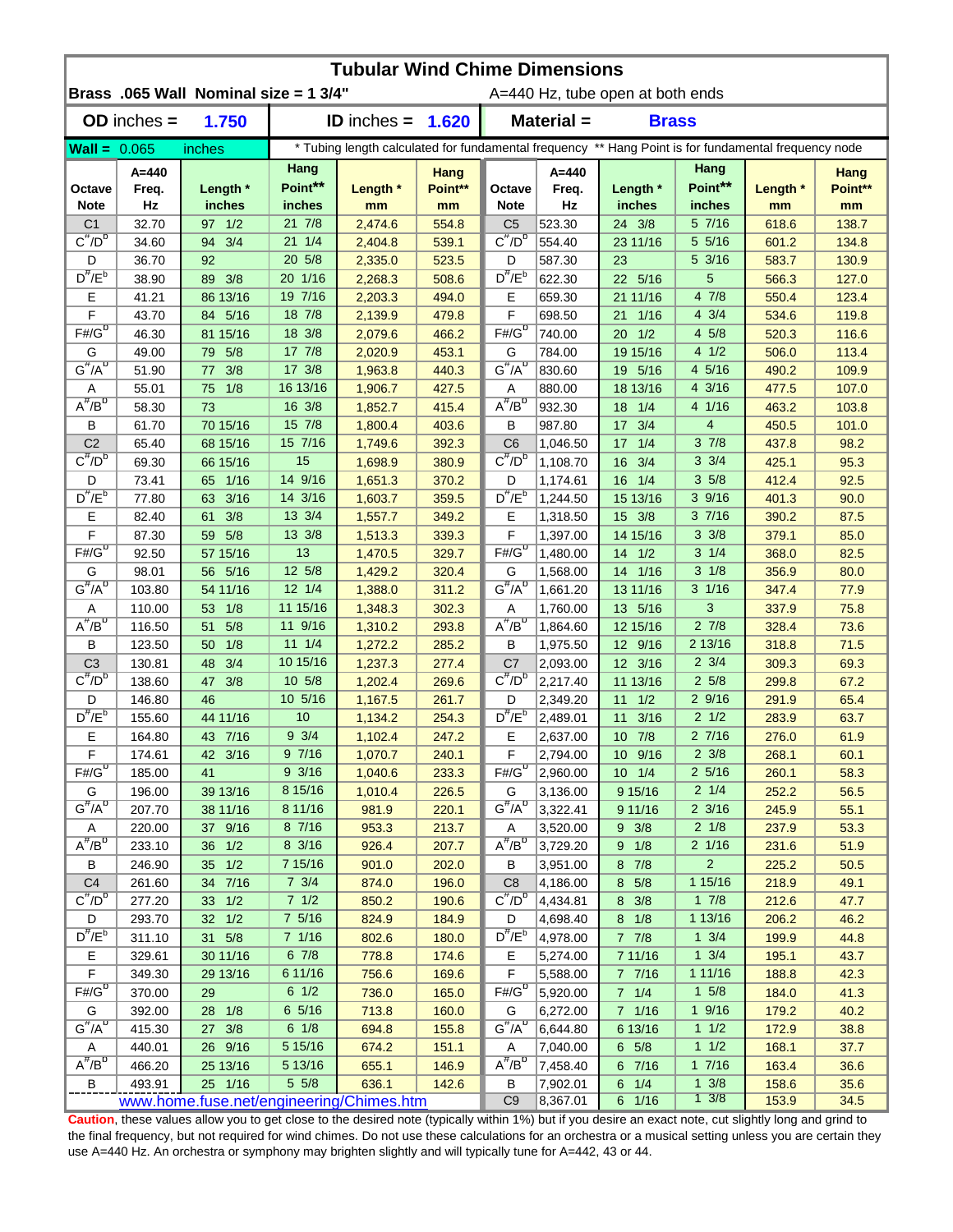| <b>Tubular Wind Chime Dimensions</b> |                  |                                          |                  |                    |                |                                     |                                                                                                      |                                  |                                     |                |                |  |
|--------------------------------------|------------------|------------------------------------------|------------------|--------------------|----------------|-------------------------------------|------------------------------------------------------------------------------------------------------|----------------------------------|-------------------------------------|----------------|----------------|--|
|                                      |                  | Brass .065 Wall Nominal size = 2.0"      |                  |                    |                |                                     |                                                                                                      | A=440 Hz, tube open at both ends |                                     |                |                |  |
|                                      | $OD$ inches $=$  | 2.000                                    |                  | ID inches $=$      | 1.870          |                                     | Material =                                                                                           | <b>Brass</b>                     |                                     |                |                |  |
| $\text{Wall} = 0.065$                |                  | inches                                   |                  |                    |                |                                     | * Tubing length calculated for fundamental frequency ** Hang Point is for fundamental frequency node |                                  |                                     |                |                |  |
|                                      | A=440            |                                          | Hang             |                    | Hang           |                                     | $A = 440$                                                                                            |                                  | Hang                                |                | Hang           |  |
| Octave                               | Freq.            | Length *                                 | Point**          | Length *           | Point**        | Octave                              | Freq.                                                                                                | Length *                         | Point**                             | Length *       | Point**        |  |
| <b>Note</b>                          | Hz               | inches                                   | inches           | mm                 | mm             | <b>Note</b>                         | Hz                                                                                                   | inches                           | inches                              | mm             | mm             |  |
| C <sub>1</sub>                       | 32.70            | 104 7/16                                 | 23 7/16          | 2,650.6            | 594.3          | C <sub>5</sub>                      | 523.30                                                                                               | $26 \t1/8$                       | 5 7/8                               | 663.1          | 148.7          |  |
| $C^{\#}/D^b$                         | 34.60            | 101 9/16                                 | 22 3/4           | 2,577.7            | 577.9          | $C^{\pi}/D^b$                       | 554.40                                                                                               | 25 3/8                           | 5 11/16                             | 644.0          | 144.4          |  |
| D                                    | 36.70            | 9/16<br>98                               | 22 1/8           | 2,501.5            | 560.8          | D                                   | 587.30                                                                                               | 24 5/8                           | $5 \frac{1}{2}$                     | 625.0          | 140.1          |  |
| $D^{\#}/E^b$                         | 38.90            | 3/4<br>95 <sup>°</sup>                   | 21 7/16          | 2,430.1            | 544.8          | $D^{\#}/E^b$                        | 622.30                                                                                               | 23 15/16                         | 5 3/8                               | 607.5          | 136.2          |  |
| Е<br>F                               | 41.21            | $1/16$<br>93                             | 20 7/8<br>20 1/4 | 2,361.9            | 529.5          | Е<br>F                              | 659.30                                                                                               | 23 1/4                           | 5 3/16<br>5 1/16                    | 590.1          | 132.3          |  |
| $F# / G^D$                           | 43.70<br>46.30   | 3/8<br>90<br>3/4<br>87                   | 19 11/16         | 2,293.7<br>2,227.1 | 514.3<br>499.3 | $F#/\overline{G}^D$                 | 698.50<br>740.00                                                                                     | 22 5/8<br>21 15/16               | 4 15/16                             | 574.2<br>556.8 | 128.7<br>124.8 |  |
| G                                    | 49.00            | 5/16<br>85                               | 19 1/8           | 2,165.2            | 485.4          | G                                   | 784.00                                                                                               | 5/16<br>21                       | $4 \frac{3}{4}$                     | 540.9          | 121.3          |  |
| $G^{\#}/A^D$                         | 51.90            | 7/8<br>82                                | 18 9/16          | 2,103.4            | 471.6          | $G^{\overline{n}}/A^{\overline{D}}$ | 830.60                                                                                               | 3/4<br>20                        | 4 5/8                               | 526.6          | 118.1          |  |
| Α                                    | 55.01            | 1/2<br>80                                | 18 1/16          | 2,043.1            | 458.1          | Α                                   | 880.00                                                                                               | 1/8<br>20                        | 41/2                                | 510.8          | 114.5          |  |
| $A^{\#}/B^D$                         | 58.30            | 1/4<br>78                                | 17 9/16          | 1,986.0            | 445.3          | $A^H/B^D$                           | 932.30                                                                                               | 9/16<br>19                       | $4 \frac{3}{8}$                     | 496.5          | 111.3          |  |
| В                                    | 61.70            | $1/16$<br>76                             | 17 1/16          | 1,930.5            | 432.8          | В                                   | 987.80                                                                                               | 19                               | 41/4                                | 482.2          | 108.1          |  |
| C <sub>2</sub>                       | 65.40            | 7/8<br>73                                | 16 9/16          | 1,874.9            | 420.4          | C <sub>6</sub>                      | 1,046.50                                                                                             | 18 7/16                          | 4 1/8                               | 467.9          | 104.9          |  |
| $C^{\prime\prime}/D^D$               | 69.30            | 3/4<br>71                                | 16 1/16          | 1,821.0            | 408.3          | $C^{\prime\prime}/D^D$              | 1,108.70                                                                                             | 17 15/16                         | $\overline{4}$                      | 455.3          | 102.1          |  |
| D                                    | 73.41            | 69 11/16                                 | 15 5/8           | 1,768.7            | 396.5          | D                                   | 1,174.61                                                                                             | 17 7/16                          | 3 15/16                             | 442.6          | 99.2           |  |
| $D^{\pi}/E^b$                        | 77.80            | 67 11/16                                 | 15 3/16          | 1,717.9            | 385.2          | $D^{\pi}/E^b$                       | 1,244.50                                                                                             | 16 15/16                         | 3 13/16                             | 429.9          | 96.4           |  |
| Е                                    | 82.40            | 65 13/16                                 | 14 3/4           | 1,670.3            | 374.5          | Е                                   | 1,318.50                                                                                             | 16 7/16                          | 311/16                              | 417.2          | 93.5           |  |
| F                                    | 87.30            | 63 15/16                                 | 14 5/16          | 1,622.7            | 363.8          | F                                   | 1,397.00                                                                                             | 16                               | 39/16                               | 406.1          | 91.0           |  |
| $F\overline{\#/G^D}$                 | 92.50            | 62 1/8                                   | 13 15/16         | 1,576.7            | 353.5          | $F#/\overline{G}^D$                 | 1,480.00                                                                                             | 1/2<br>15                        | $3 \frac{1}{2}$                     | 393.4          | 88.2           |  |
| G                                    | 98.01            | 5/16<br>60                               | $13 \frac{1}{2}$ | 1,530.7            | 343.2          | G                                   | 1,568.00                                                                                             | 1/16<br>15                       | $3 \frac{3}{8}$                     | 382.3          | 85.7           |  |
| $G^{\#}/A^D$                         | 103.80           | 5/8<br>58                                | 13 1/8           | 1,487.9            | 333.6          | $G^{\#}/A^D$                        | 1,661.20                                                                                             | 14 5/8                           | $3 \t1/4$                           | 371.2          | 83.2           |  |
| Α                                    | 110.00           | 56 15/16                                 | 12 3/4           | 1,445.1            | 324.0          | Α                                   | 1,760.00                                                                                             | $14 \quad 1/4$                   | $3 \frac{3}{16}$                    | 361.7          | 81.1           |  |
| $A^{\#}/B^D$                         | 116.50           | 5/16<br>55                               | 12 3/8           | 1,403.8            | 314.7          | $A^H/B^D$                           | 1,864.60                                                                                             | 13 13/16                         | $3 \frac{1}{8}$                     | 350.6          | 78.6           |  |
| В                                    | 123.50           | 53 3/4                                   | 12 1/16          | 1,364.2            | 305.8          | В                                   | 1,975.50                                                                                             | 13 7/16                          | 3                                   | 341.0          | 76.5           |  |
| C <sub>3</sub>                       | 130.81           | 52 1/4                                   | 11 11/16         | 1,326.1            | 297.3          | C7                                  | 2,093.00                                                                                             | 13 1/16                          | 2 15/16                             | 331.5          | 74.3           |  |
| $C^{\#}/D^b$                         | 138.60           | 50 3/4                                   | 11 3/8           | 1,288.0            | 288.8          | $C^{\prime\prime}/D^{\prime\prime}$ | 2,217.40                                                                                             | 12 11/16                         | $2 \frac{7}{8}$                     | 322.0          | 72.2           |  |
| D                                    | 146.80           | 49 5/16                                  | 11 1/16          | 1,251.6            | 280.6          | D                                   | 2,349.20                                                                                             | 12 5/16                          | $2 \frac{3}{4}$                     | 312.5          | 70.1           |  |
| $D^{\#}/E^b$                         | 155.60           | 47 7/8                                   | $10 \frac{3}{4}$ | 1,215.1            | 272.4          | $D^{\prime\prime}/E^b$              | 2,489.01                                                                                             | 12                               | 2 11/16                             | 304.6          | 68.3           |  |
| Е                                    | 164.80           | 46 1/2                                   | 10 7/16          | 1,180.2            | 264.6          | Е                                   | 2,637.00                                                                                             | 11 5/8                           | $2\,5/8$                            | 295.0          | 66.1           |  |
| $\mathsf F$                          | 174.61           | 45 3/16                                  | $10 \t1/8$       | 1,146.9            | 257.1          | F                                   | 2,794.00                                                                                             | 11 5/16                          | 29/16                               | 287.1          | 64.4           |  |
| $F# / G^D$                           | 185.00           | 43 15/16                                 | 97/8             | 1,115.1            | 250.0          | $F#/\overline{G}^D$                 | 2,960.00                                                                                             | 11                               | 27/16                               | 279.2          | 62.6           |  |
| G<br>$G^{\#}/A^D$                    | 196.00           | 42 11/16                                 | 99/16            | 1,083.4            | 242.9          | G                                   | 3,136.00                                                                                             | 10 11/16                         | $2 \frac{3}{8}$                     | 271.2          | 60.8           |  |
|                                      | 207.70           | 41 7/16                                  | 9 5/16           | 1,051.7            | 235.8          | $G^H/A^D$                           | 3,322.41                                                                                             | $10 \t3/8$                       | $2\;5/16$                           | 263.3          | 59.0           |  |
| A<br>$A^{\#}/B^D$                    | 220.00           | 40 1/4                                   | 9<br>8 3/4       | 1,021.5            | 229.0          | A<br>$A^{\#}/B^D$                   | 3,520.00                                                                                             | 10 1/16                          | $2 \frac{1}{4}$                     | 255.4          | 57.3           |  |
| В                                    | 233.10<br>246.90 | 39 1/8<br>38                             | $8 \frac{1}{2}$  | 993.0<br>964.4     | 222.6          |                                     | 3,729.20                                                                                             | $9 \t3/4$<br>$9 \t1/2$           | $2 \frac{3}{16}$<br>$2 \frac{1}{8}$ | 247.5          | 55.5<br>54.1   |  |
| C <sub>4</sub>                       | 261.60           | 36 15/16                                 | 8 5/16           | 937.5              | 216.2<br>210.2 | В<br>C <sub>8</sub>                 | 3,951.00<br>4,186.00                                                                                 | $9 \t1/4$                        | 2 1/16                              | 241.1<br>234.8 | 52.6           |  |
| $C^{\#}/D^b$                         | 277.20           | 35 7/8                                   | 8 1/16           | 910.5              | 204.1          | $C^{\overline{n}}/D^b$              | 4,434.81                                                                                             | 8 15/16                          | $\overline{2}$                      | 226.8          | 50.9           |  |
| D                                    | 293.70           | 34 7/8                                   | 7 13/16          | 885.1              | 198.4          | D                                   | 4,698.40                                                                                             | 8 11/16                          | 1 15/16                             | 220.5          | 49.4           |  |
| $D^{\#}/E^b$                         | 311.10           | 33 7/8                                   | $7\frac{5}{8}$   | 859.7              | 192.8          | $D^{\#}/E^b$                        | 4,978.00                                                                                             | 8 7/16                           | 17/8                                | 214.1          | 48.0           |  |
| Е                                    | 329.61           | 32 7/8                                   | $7 \frac{3}{8}$  | 834.4              | 187.1          | E.                                  | 5,274.00                                                                                             | $8 \t1/4$                        | $1 \t7/8$                           | 209.4          | 46.9           |  |
| F                                    | 349.30           | 31 15/16                                 | $7 \frac{3}{16}$ | 810.6              | 181.7          | F                                   | 5,588.00                                                                                             | 8                                | 1 13/16                             | 203.0          | 45.5           |  |
| $F# / G^D$                           | 370.00           | 31 1/16                                  | 6 15/16          | 788.4              | 176.8          | $F# / G^D$                          | 5,920.00                                                                                             | $7 \frac{3}{4}$                  | $1 \frac{3}{4}$                     | 196.7          | 44.1           |  |
| G                                    | 392.00           | 30 3/16                                  | $6 \frac{3}{4}$  | 766.2              | 171.8          | G                                   | 6,272.00                                                                                             | 7 9/16                           | 1 11/16                             | 191.9          | 43.0           |  |
| $G^{\#}/A^D$                         | 415.30           | 29 5/16                                  | 6 9/16           | 744.0              | 166.8          | $G^H/A^U$                           | 6,644.80                                                                                             | 7 5/16                           | $1 \t5/8$                           | 185.6          | 41.6           |  |
| Α                                    | 440.01           | 28 1/2                                   | $6 \frac{3}{8}$  | 723.3              | 162.2          | A                                   | 7,040.00                                                                                             | $7 \t1/8$                        | $1 \t5/8$                           | 180.8          | 40.5           |  |
| $A^H/B^D$                            | 466.20           | 27 11/16                                 | 6 3/16           | 702.7              | 157.5          | $A^H/B^D$                           | 7,458.40                                                                                             | 6 15/16                          | 19/16                               | 176.1          | 39.5           |  |
| B                                    | 493.91           | 26 7/8                                   | 6                | 682.1              | 152.9          | В                                   | 7,902.01                                                                                             | 6 11/16                          | 11/2                                | 169.7          | 38.1           |  |
|                                      |                  | www.home.fuse.net/engineering/Chimes.htm |                  |                    |                | C <sub>9</sub>                      | 8,367.01                                                                                             | $6 \t1/2$                        | 17/16                               | 165.0          | 37.0           |  |